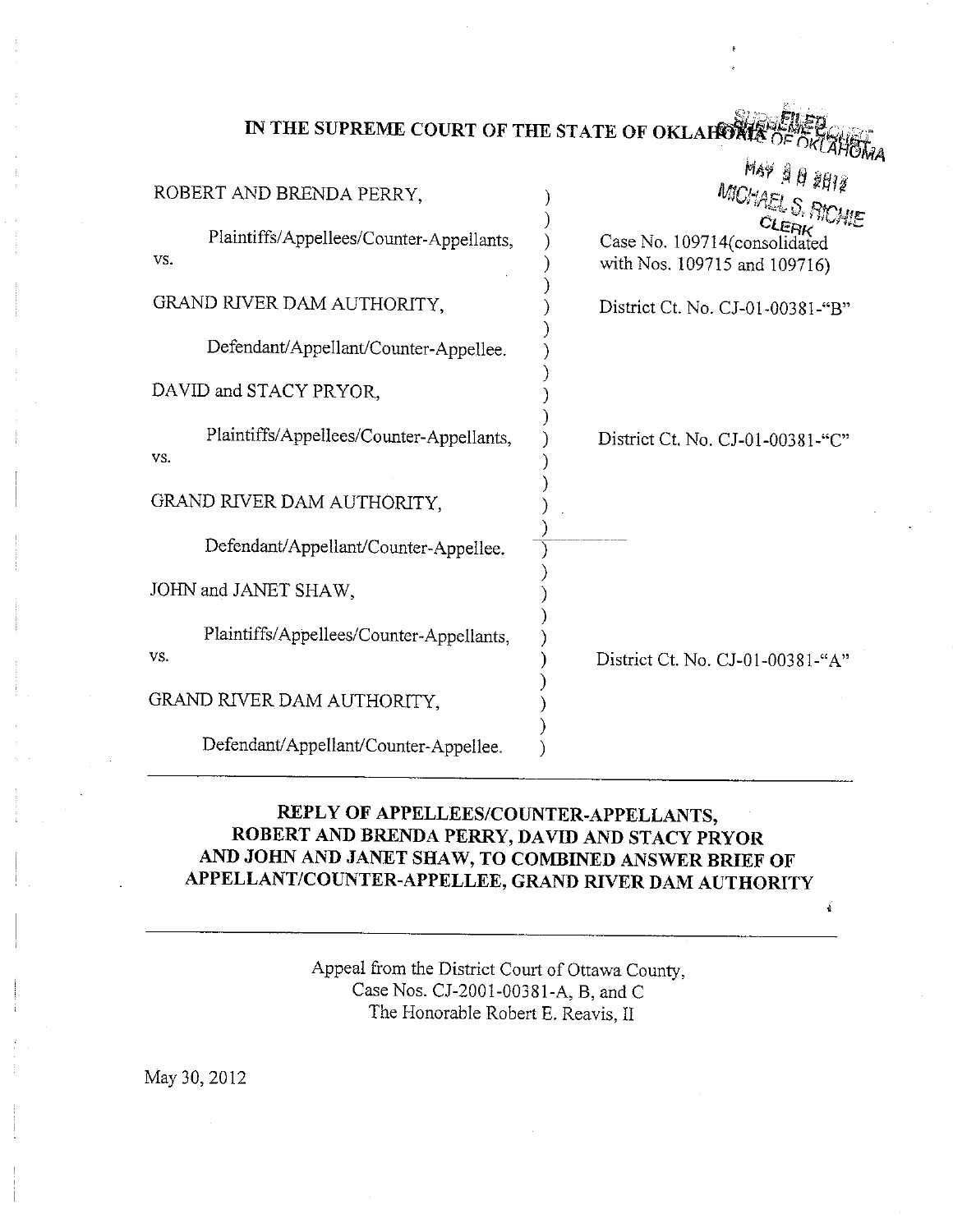N. Larry Bork - (KS SUP CT #11810) Mary E. Christopher - (KS SUP CT #20253) GOODELL, STRATTON EDMONDS & PALMER, L.L.P. 515 S. Kansas Avenue Topeka, KS 66603 785/233-0593 785/233-8870 facsimile

and

 $\left| \cdot \right|$ 

 $\mathcal{A}$ 

Scott R. Rowland (OBA #11498) Renee DeMoss - (OBA#10779) GABLE, GOTWALS 1100 ONEOK Plaza 100 West Fifth Street Tulsa, Oklahoma 74103-4217 918/595-4800 918/595/4990 facsimile

Attorneys for APPELLEES/Counter-Appellants John and Janet Shaw, Robert and Brenda Perry and David and Stacy Pryor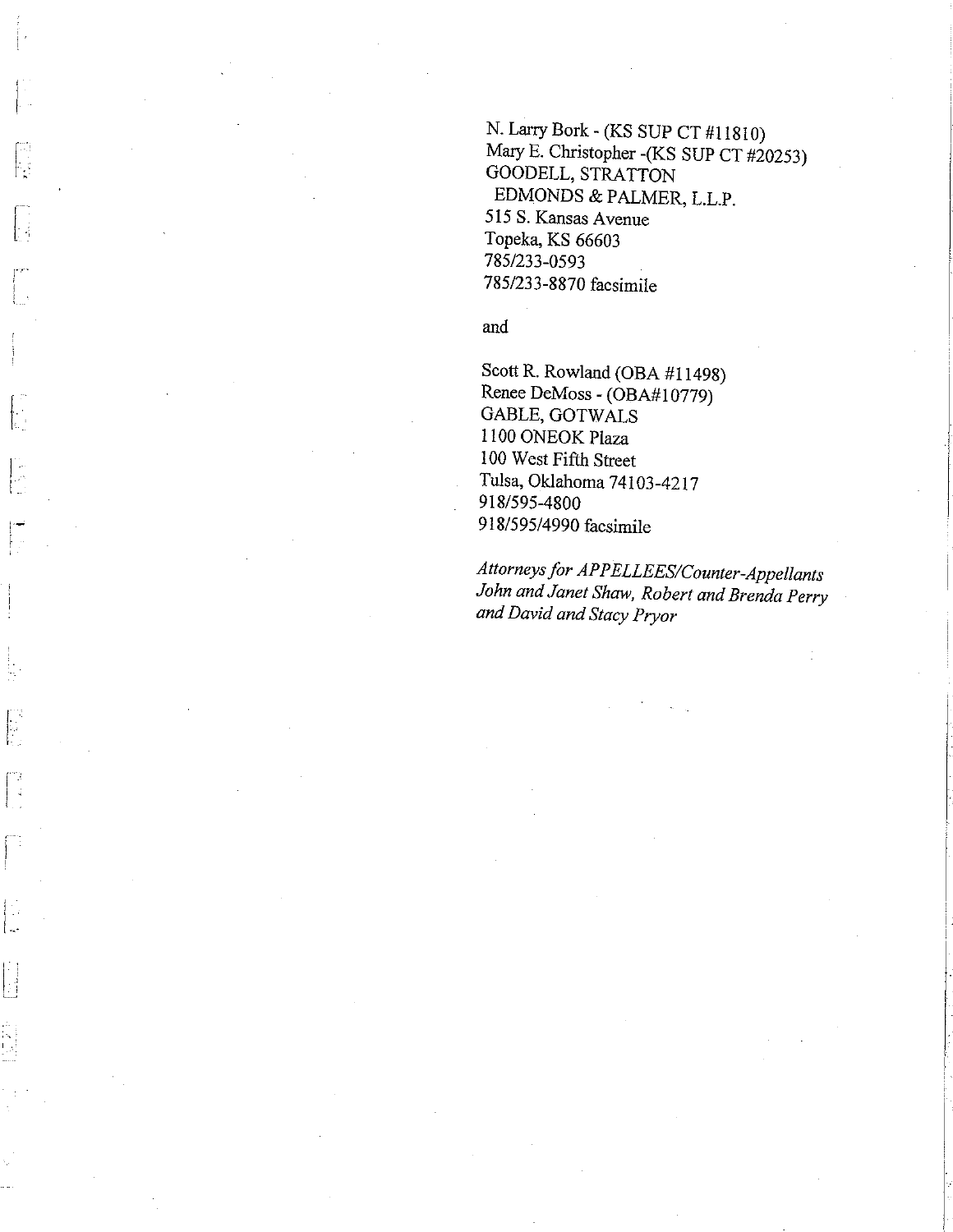# **INDEX**

 $\begin{bmatrix} 1 \\ 2 \end{bmatrix}$ 

 $\begin{pmatrix} 1 \\ 1 \\ 2 \end{pmatrix}$ 

 $\begin{bmatrix} 1 \\ 1 \\ 1 \end{bmatrix}$ 

 $\left[\begin{matrix} \mathbf{r}^{\mathbf{r}} \\ \mathbf{r}^{\mathbf{r}} \\ \mathbf{r}^{\mathbf{r}} \end{matrix}\right]$ 

 $\begin{bmatrix} 1 & 0 \\ 0 & 1 \end{bmatrix}$ 

 $\begin{bmatrix} 1 & 0 \\ 0 & 1 \end{bmatrix}$ 

 $\left\vert \right\vert$ 

 $\begin{bmatrix} \mathbf{P}_1^T \mathbf{P}_1^T \\ \vdots \\ \mathbf{P}_{n-1}^T \end{bmatrix}$ 

 $\begin{bmatrix} 1 \\ 0 \\ 0 \\ 0 \\ 0 \end{bmatrix}$ 

 $\frac{1}{2}$  )

 $\frac{1}{2}$ 

| I.                               |                                                                                                                                                                                                                                                                                                                          |
|----------------------------------|--------------------------------------------------------------------------------------------------------------------------------------------------------------------------------------------------------------------------------------------------------------------------------------------------------------------------|
| Cases:                           | McCool v. GRDA and Stoner v. GRDA, Court of Civil Appeals Case Nos. 97,020                                                                                                                                                                                                                                               |
| П.                               | THE TRIAL COURT ERRED IN ITS DETERMINATION THAT, IN A<br>CONSTITUTIONAL PROCEEDING, GRDA WAS ENTITLED TO ASSERT THE<br>AFFIRMATIVE DEFENSE OF THE 2-YEAR LIMITATION PERIOD FOR CIVIL.<br>ACTIONS UNDER 12 O.S. §95; RATHER, THE 15-YEAR STATUTE OF<br>LIMITATIONS APPLIES IN AN INVERSE CONDEMNATION, WHICH IS A SPECIAL |
| <b>Statutes:</b>                 |                                                                                                                                                                                                                                                                                                                          |
|                                  |                                                                                                                                                                                                                                                                                                                          |
| A.                               |                                                                                                                                                                                                                                                                                                                          |
| Cases:                           | Akin v. Missouri Pacific Railroad Co., 1998 OK 102, 19, 977 P.2d 1040  3<br>Material Services Corp. v. Rogers County Commissioners, 2006 OK CIV APP 52, 19, 136<br>P.3d 1063, citing Carter v. City of Oklahoma City, 1993 OK 134, 862 P.2d 77, 80.  3                                                                   |
| <b>B.</b>                        | Plaintiffs Initiated Special Proceedings Under Oklahoma                                                                                                                                                                                                                                                                  |
| 1.                               | Special Statutory Proceeding, Not a Civil Action for                                                                                                                                                                                                                                                                     |
| Cases:                           | Allen v. Transok Pipe Line Co., 1976 OK 53, 552 P.2d 375, 379 4<br>City of Tahlequah v. Lake Region Electric, Co-op, Inc., 2002 OK 2, $\P$ $7$ -8, 47 P.3d 467  4                                                                                                                                                        |
| <b>Constitutional Authority:</b> |                                                                                                                                                                                                                                                                                                                          |
| $\mathbf{2}$                     | From an Early Date, Courts Have Declined to Apply the<br>Limitations Period for Civil Actions to Condemnation<br>Proceedings; City of Oklahoma City v. Wells, 1939 OK 62, 91                                                                                                                                             |

 $\frac{1}{2}$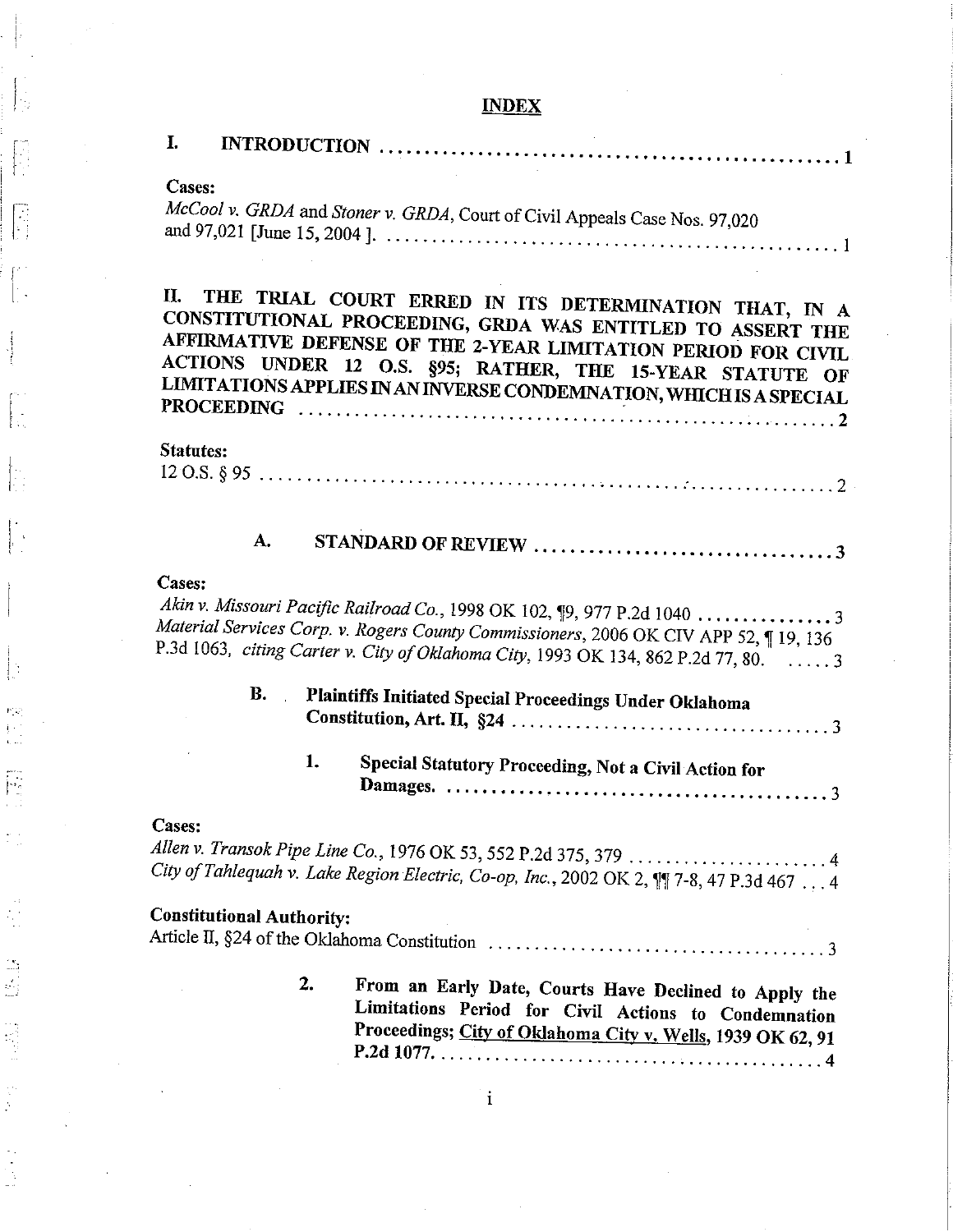$\mathcal{C}$ 

 $\left[\begin{smallmatrix} 0 & 0 \\ 0 & 0 \\ 0 & 0 \end{smallmatrix}\right]$ 

 $\begin{bmatrix} 1 \\ 1 \\ 2 \end{bmatrix}$ 

 $\begin{bmatrix} 1 \\ 1 \\ 2 \end{bmatrix}$ 

 $\begin{bmatrix} 1 \\ 1 \end{bmatrix}$ 

 $\begin{bmatrix} 1 & 1 \\ 1 & 1 \\ 1 & 1 \end{bmatrix}$ 

 $\begin{bmatrix} \mathbb{R}^3 \\ \mathbb{R}^3 \\ \mathbb{R}^3 \end{bmatrix}$ 

 $\begin{bmatrix} \overline{\phantom{0}} \\ \overline{\phantom{0}} \\ \overline{\phantom{0}} \end{bmatrix}$ 

 $\begin{bmatrix} 1 & 0 \\ 0 & 0 \\ 0 & 0 \end{bmatrix}$ 

 $\begin{bmatrix} \mathbf{1} & \mathbf{1} & \mathbf{1} & \mathbf{1} & \mathbf{1} & \mathbf{1} & \mathbf{1} & \mathbf{1} & \mathbf{1} & \mathbf{1} & \mathbf{1} & \mathbf{1} & \mathbf{1} & \mathbf{1} & \mathbf{1} & \mathbf{1} & \mathbf{1} & \mathbf{1} & \mathbf{1} & \mathbf{1} & \mathbf{1} & \mathbf{1} & \mathbf{1} & \mathbf{1} & \mathbf{1} & \mathbf{1} & \mathbf{1} & \mathbf{1} & \mathbf{1} & \mathbf{1} & \mathbf{$ 

 $\begin{bmatrix} 1 \\ 1 \\ 2 \\ 3 \end{bmatrix}$ 

 $\begin{bmatrix} 1 & 0 \\ 0 & 1 \end{bmatrix}$ 

 $\begin{bmatrix} 1 & 1 \\ 1 & 1 \\ 1 & 1 \end{bmatrix}$ 

 $\begin{bmatrix} 0 \\ 0 \\ 0 \\ 0 \end{bmatrix}$ 

| <b>Cases:</b><br>City of Oklahoma City v. Wells, 1939 OK 62, 91 P.2d 1077at    1-2.  4,5                                                                                                   |
|--------------------------------------------------------------------------------------------------------------------------------------------------------------------------------------------|
| Statutes:                                                                                                                                                                                  |
| $\mathbf{C}$ .<br>The Nature of Plaintiffs' Claim is Clearly Set Forth in the Amended                                                                                                      |
| Cases:<br>Ashton Grove, L.C. v. City of Norman, 2009 U.S. Dist. LEXIS 64675, *7, n. 4 (W. Dist.                                                                                            |
| <b>Constitutional Authority:</b>                                                                                                                                                           |
| D.<br>The 15-Year Time Period Applies to Property Taken by the                                                                                                                             |
| 1.<br>Drabek v. City of Norman, 1996 OK 126, 946 P.2d 658.  7                                                                                                                              |
| <b>Statutes:</b>                                                                                                                                                                           |
| Cases:<br>Rummage v. State ex rel. Dept. of Transportation, 1993 OK CIV APP 39, 849 P.2d 1109, 8<br>Underwood v. State ex rel. Dept. of Transportation, 1993 OK CIV APP 40, 849 P.2d 1113. |
| Statutes:                                                                                                                                                                                  |
| 2.<br>The Drabek Opinion Approves of the Holding in Rummage v.<br>State ex rel. Dept. of Transp., 1993 OK CIV APP 39, 849 P.2d                                                             |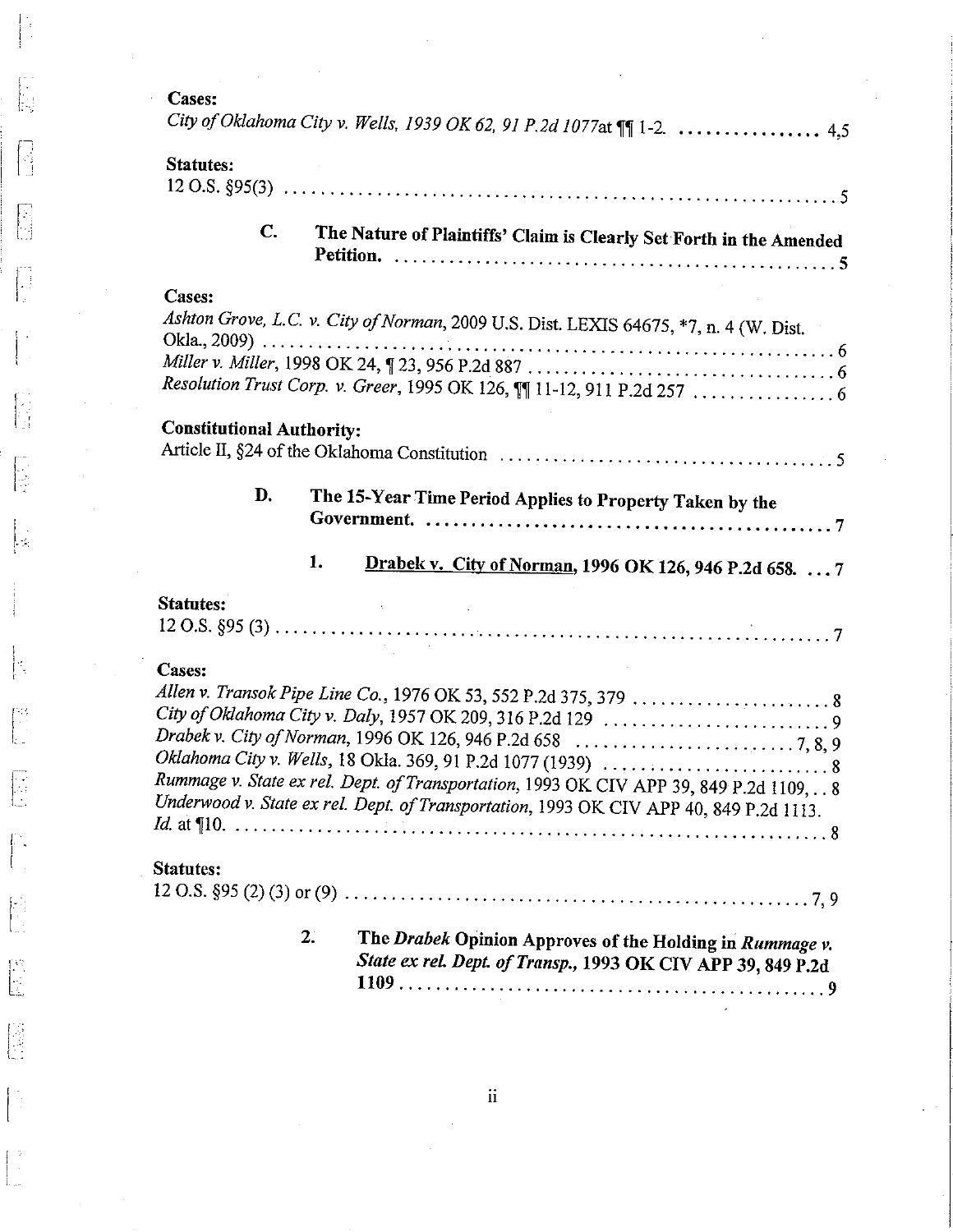## Cases:

 $\frac{1}{3}$ 

n<br>H

 $\left\lfloor \cdot \right\rfloor$ 

 $\left[\cdot\right]$ 

 $\begin{bmatrix} 1 & 0 \\ 0 & 0 \\ 0 & 0 \end{bmatrix}$ 

 $\left| . \right|$ 

 $\begin{bmatrix} 1 \\ -1 \\ 1 \\ 1 \end{bmatrix}$ 

 $\begin{bmatrix} 1 & 1 \\ 1 & 1 \\ 1 & 1 \end{bmatrix}$ 

 $f^{\prime}$ Ţ.

 $\left\{ \cdot \right\}$ 

 $\begin{bmatrix} 1 \\ 1 \\ 1 \end{bmatrix}$ 

ίÎ,

| City of Oklahoma City v. Daly, 1957 OK 209, 316 P.2d 129  10<br>Rummage v. State ex rel. Dept. of Transportation, 1993 OK CIV APP 39, 849 P.2d                                                        |
|-------------------------------------------------------------------------------------------------------------------------------------------------------------------------------------------------------|
|                                                                                                                                                                                                       |
| <b>Constitutional Authority:</b>                                                                                                                                                                      |
| <b>Statutes:</b>                                                                                                                                                                                      |
|                                                                                                                                                                                                       |
| E.<br>12 O.S. § 95(3) Applies in Civil Actions Involving Breach of Duty; It<br>Does Not Apply to Special Proceedings Pursuant to the<br>Constitution, Particularly Where a "Taking" Has Been Found 11 |
| <b>Cases:</b>                                                                                                                                                                                         |
| Material Services Corp. v. Rogers County Commissioners, 2006 OK CIV APP 52, 136 P.3d<br>Ranier v. Stuart and Freida, 1994 OK CIV APP 155, ¶4, 887 P.2d 339 12                                         |
| <b>Constitutional Authority:</b>                                                                                                                                                                      |
| <b>Statutes:</b>                                                                                                                                                                                      |
| F.<br>"Private Property" Includes Not Only Real Estate, but Also<br>Easements, Personal Property, and Every Valuable Interest Which<br>Can Be Enjoyed and Recognized as Property 13<br>Cases:         |
| Material Services Corp. v. Rogers County Commissioners, 2006 OK CIV APP 52, 136 P.3d                                                                                                                  |
| 13                                                                                                                                                                                                    |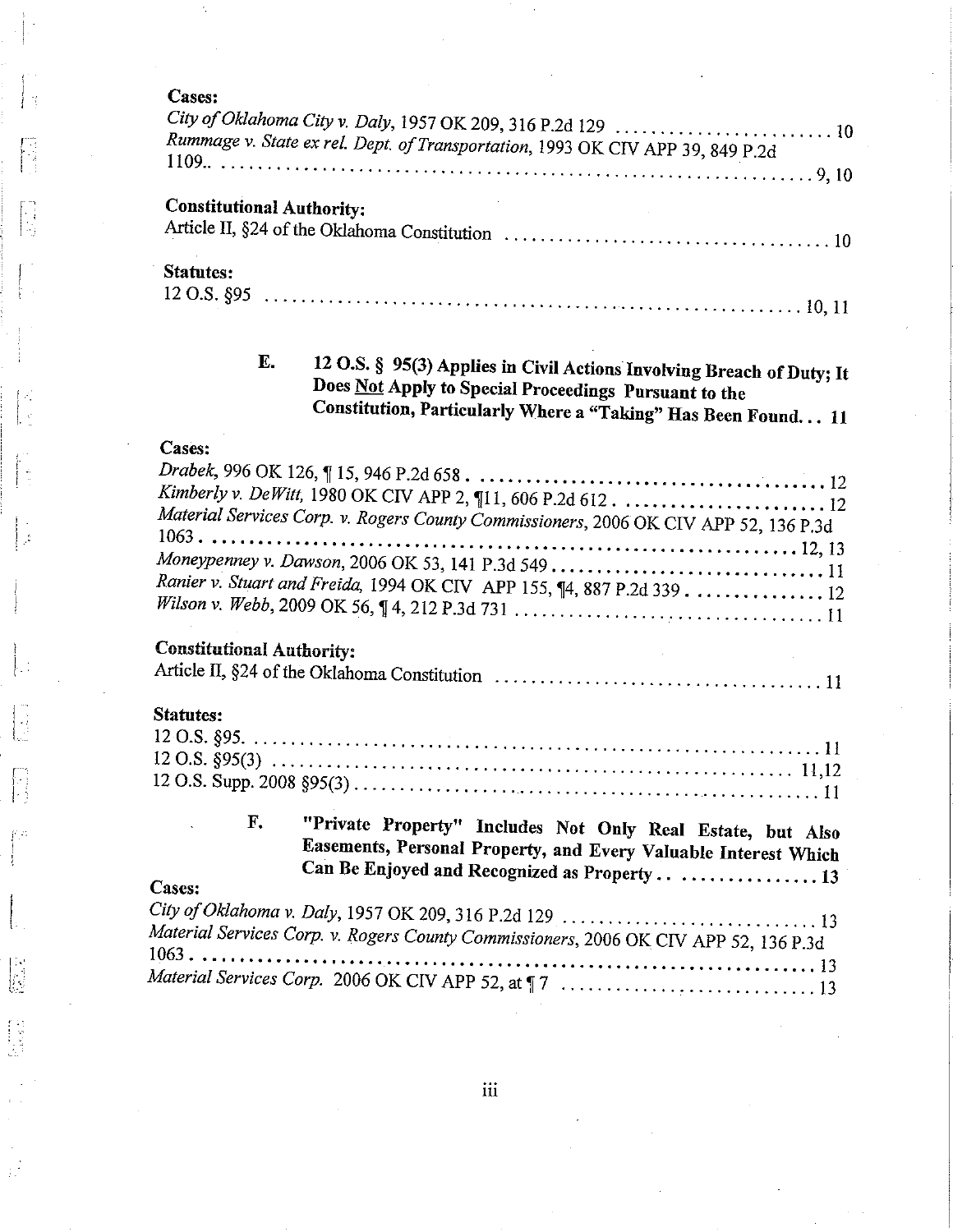| <b>Statutes:</b> |  |
|------------------|--|
|------------------|--|

 $\frac{1}{2}$ 

 $\frac{1}{2}$ 

| <b>Statutes:</b>                 |    |                                                                         |
|----------------------------------|----|-------------------------------------------------------------------------|
|                                  | G. | The Net Effect of Applying § 95(3) is to Collapse the 15-Year Period to |
| <b>Constitutional Authority:</b> |    |                                                                         |
|                                  |    |                                                                         |
| Cases:                           |    |                                                                         |
| <b>Constitutional Authority:</b> |    |                                                                         |
| <b>Statutes:</b>                 |    |                                                                         |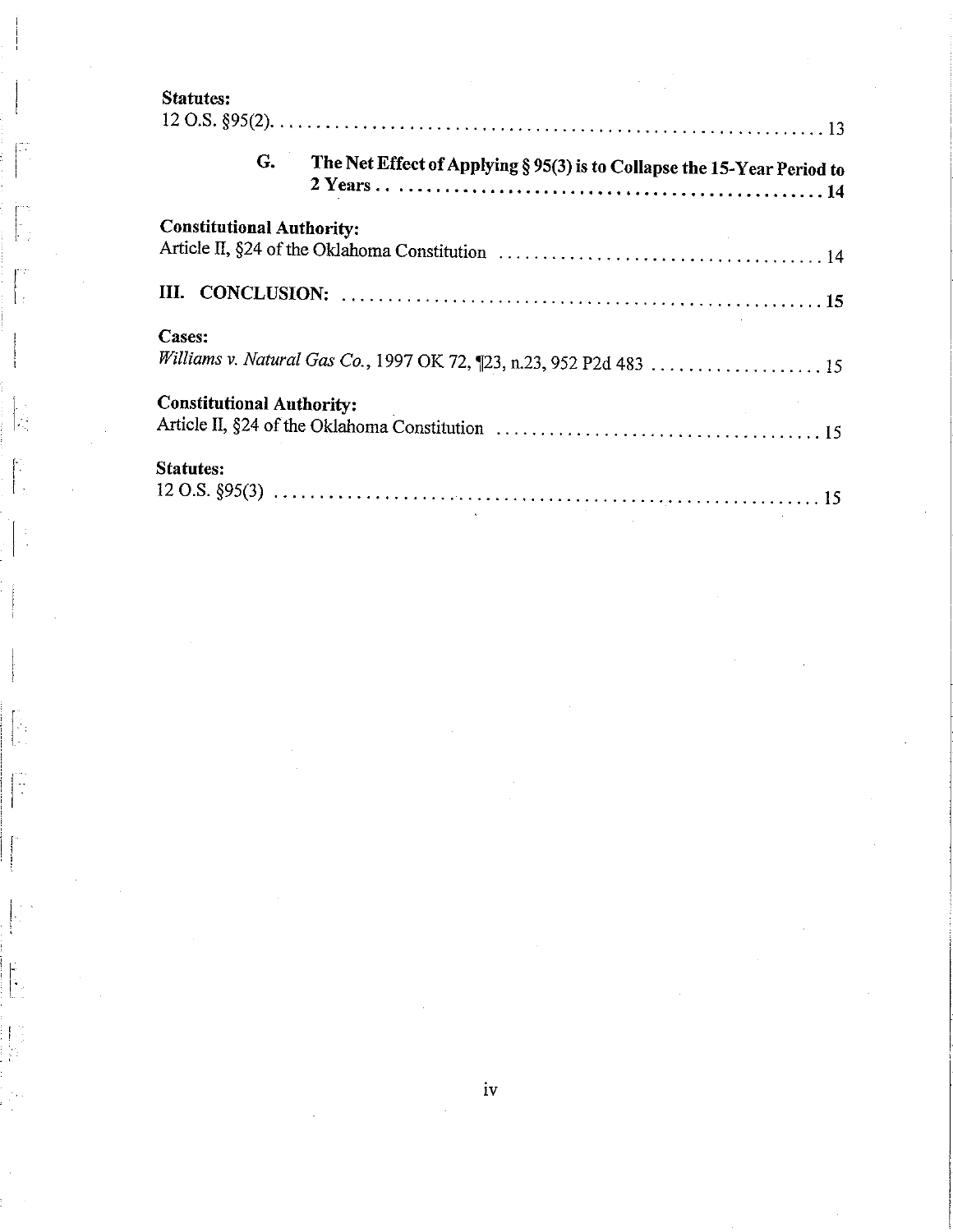#### I. INTRODUCTION

 $\mathbf{I}$ 

 $\overline{2}$ 

 $\overline{\mathbf{3}}$ 

As this Court is well aware, this case parallels the progenitor case of Dalrymple et al.  $v$ . Grand River Dam Authority, which evolved into McCool v. Grand River Dam Authority, No. 97,020, (Court of Civ. App., June 15, 2004).<sup>1</sup> In that case (Dalrymple), over one hundred plaintiffs filed a class action against Grand River Dam Authority, alleging fourteen floods that occurred from 1993 through 1998 were caused by the existence and operation of Pensacola Dam. As GRDA now points out,<sup>2</sup> Asbell and Dalrymple involve the same series of unprecedented floods in the Miami, Oklahoma area.

In Perry, Pryor and Shaw (hereinafter "plaintiffs"), GRDA does not dispute the Asbell trial court's factual finding that the existence and operation of Pensacola Dam caused a substantial interference with plaintiffs' use and enjoyment of their private property, for which it bears responsibility. However previously, in Dalrymple, defendant GRDA disavowed any responsibility for the series of unnatural floods.<sup>3</sup> It took many years of litigation in Dalrymple before GRDA was found to be responsible for the increased repeated unprecedented flooding in the Miami area.

GRDA now concedes the proper remedy for a taking is to make the injured party whole,

See R. 175-258, 218, Ex. "B" to Plaintiffs' Response to Motion for Partial Summary Judgment, appellate opinion authored by the Honorable Ronald J. Stubblefield, McCool v. Grand River Dam Authority, [Court of Civ. App., June 15, 2004], (hereinafter, McCool and Stoner opinion).

See R. 175-258, McCool and Stoner opinion mentioning the underlying Dalrymple litigation, which began as Ottawa District Court Case No. CJ-94-444.

<sup>&</sup>quot;[T] hese three cases involve the same floods, the same time periods, and the same type of damages." Combined Reply and Answer Brief of Grand River Dam Authority, p. 4 (May 10, 2012).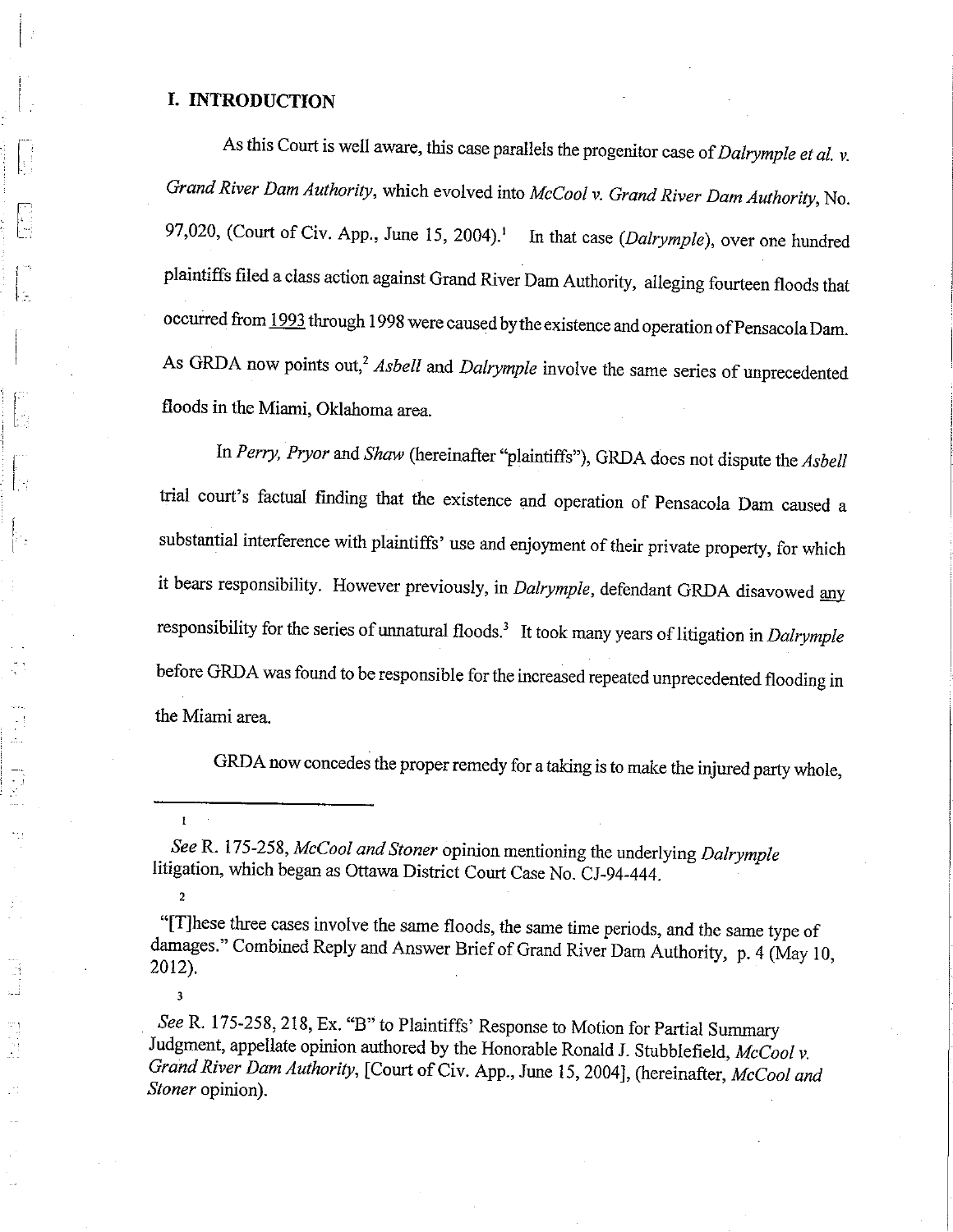but intimates the Asbell plaintiffs sat on their rights by waiting until 2001 to file suit. Significantly, while Dr. Forrest Holly's 1999 report found the existence and operation of Pensacola Dam caused an increase in flooding above 760' NGVD in the Neosho River at and upstream of Miami, the cause and actual impact of the Dam as to flooding in particular locations in the river valley was not established until 2001.4 Further, under GRDA's interpretation of the statutes, in order to be made whole, all Oklahoma landowners, including the Perrys, Pryors and Shaws, must file a constitutional claim for a taking within 2 years. If not, any claim for loss of personal property in a constitutional takings action is foreclosed.

THE TRIAL COURT ERRED IN ITS DETERMINATION THAT, IN A II. CONSTITUTIONAL PROCEEDING, GRDA WAS ENTITLED TO ASSERT THE AFFIRMATIVE DEFENSE OF THE 2-YEAR LIMITATION PERIOD FOR CIVIL ACTIONS UNDER 12 O.S. §95; RATHER, THE 15-YEAR STATUTE OF LIMITATIONS APPLIES IN AN INVERSE CONDEMNATION, WHICH IS A SPECIAL PROCEEDING.

GRDA has taken the position that plaintiffs are precluded from receiving just compensation for their personal property due to the affirmative defense of the 2-year limitation period for civil actions under 12 O.S. § 95. Further, it would define "private property" for which just compensation is required as real property only.

The issue presented is simple-in an inverse condemnation proceeding where a taking has been found due to flooding, can a governmental agency escape its responsibility to fully compensate landowners due to operation of the statute of limitations applicable to civil actions

 $\overline{4}$ 

 $\overline{\phantom{0}}$ 

In Dalrymple, Dr. Holly, as the court-appointed referee, heard evidence and issued multiple reports, authoring the final report in April 2001. See 2001 Referee Report of Dr. Holly, p. 1 and Letter from Ms. Aguilar to Mr. Bork dated May 28, 2010, attached as Exhibit "A" for the Court's convenience. See also, R. 276, 283-84, Plaintiffs' Motion in Limine filed May 12, 2010; R. 448, 464.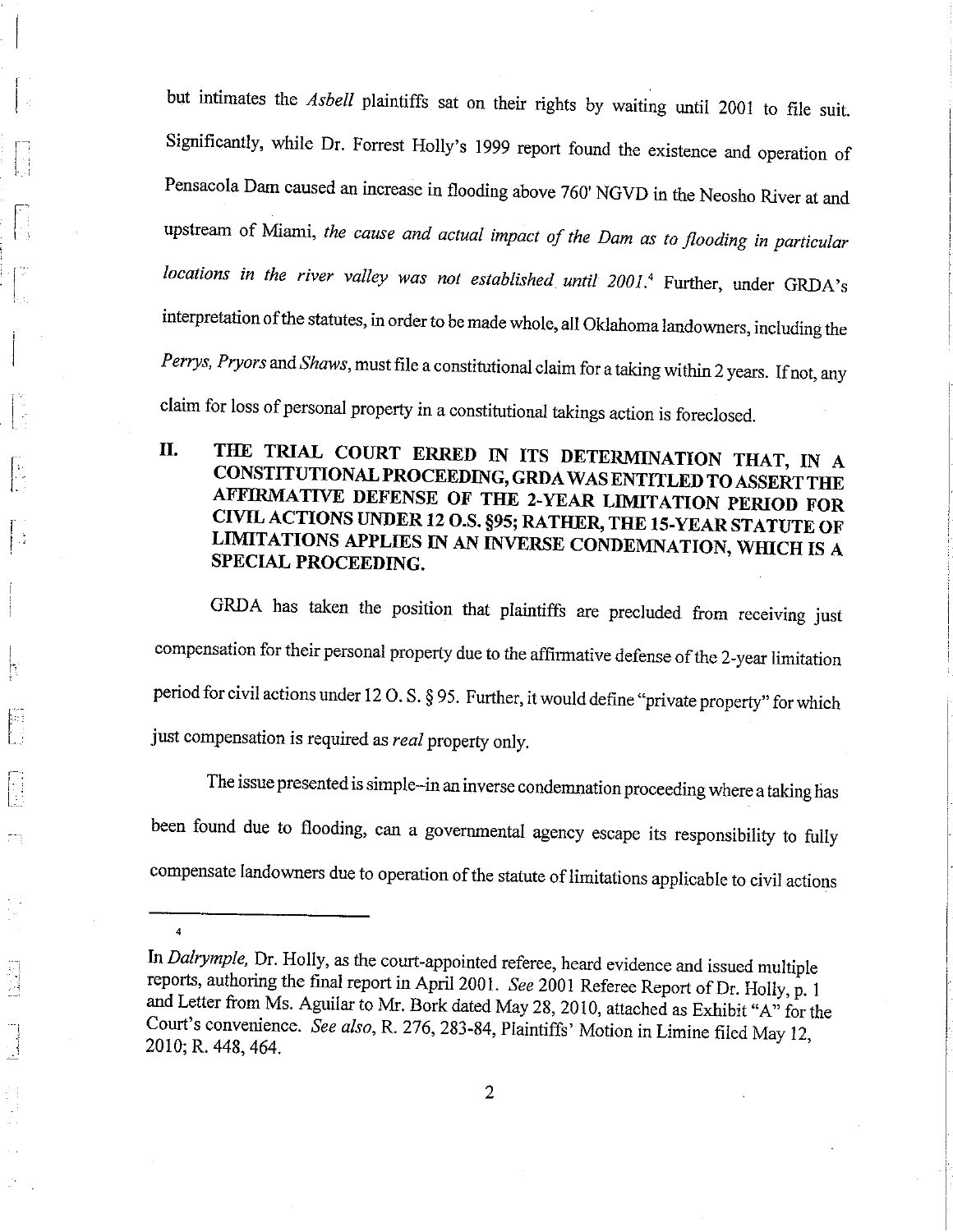in tort? Respectfully, the Perrys, Pryors, and Shaws submit that, in an inverse condemnation proceeding where a taking is found, the 15-year statute of limitations period applies to all private property found to have been taken.

#### A. **Standard of Review**

When a defendant relies upon an affirmative defense as the basis for its motion for summary judgment, then the defendant bears the burden of proof and must prove each essential element of an affirmative defense in order to show, as a matter of law, plaintiff has no viable cause of action. Akin v. Missouri Pacific Railroad Co., 1998 OK 102, 19, 977 P.2d 1040. "Constitutional and statutory provisions relating to eminent domain must be strictly construed in favor of the landowner and against the condemning party." Material Services Corp. v. Rogers County Commissioners, 2006 OK CIV APP 52, 19, 136 P.3d 1063, citing Carter v. City of Oklahoma City, 1993 OK 134, 862 P.2d 77, 80.

#### $\mathbf{B}$ . Plaintiffs Initiated Special Proceedings Under Oklahoma Constitution, Art. II, §24.

#### $\mathbf{I}$ . Special Statutory Proceeding, Not a Civil Action for Damages.

Each of the Allman plaintiffs, including the Shaw, Pryor and Perry plaintiffs, initiated an inverse condemnation action for compensation following a taking of their property pursuant to Article II, § 24. The Oklahoma Supreme Court has explained that, technically, a condemnation is not a civil action, but rather a special statutory proceeding:

"Oklahoma's extant jurisprudence defines a condemnation proceeding-such as the one here in issue - a special statutory proceeding designed to determine in a single action the damages for property taken from private persons for public use. The right of eminent domain or public taking of private property is a fundamental attribute of the sovereign state that is circumscribed by the provisions of Okla. Const. Art. 2, § 24, which in essence provides that such takings can only be accomplished with just compensation. . . . A cause of action

3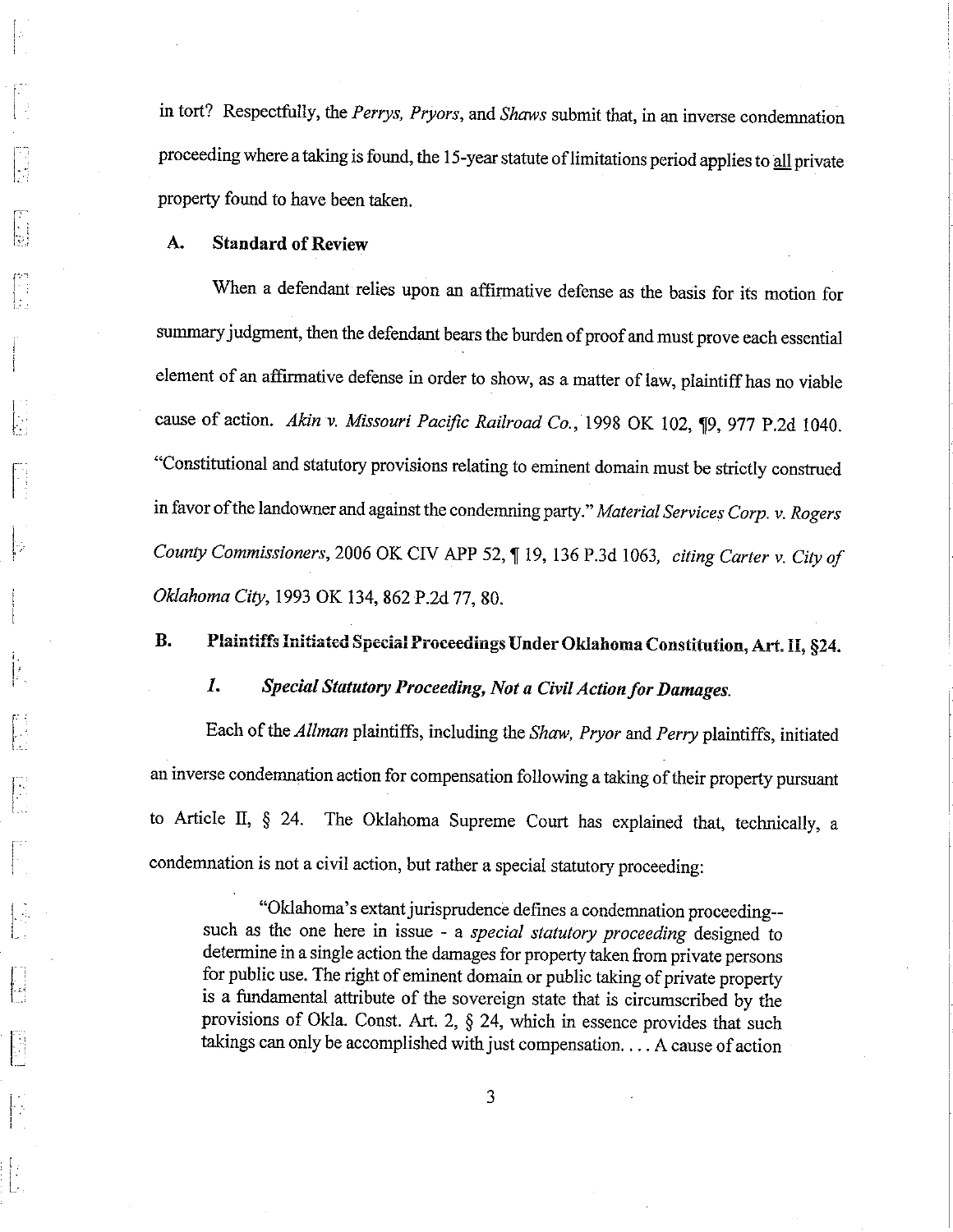only arises when a wrong or breach of duty by the defendant occurs. It is what produces the necessity of action. When one complies with statutory procedure, no breach of duty happens.

k)<br>Brit

 $\left\lceil \cdot \right\rceil$ 

The presence of a civil wrong is a critical identifying characteristic of a 'cause of action' since 'causes of action' are brought to remedy civil wrongs which are threatened or committed. Oklahoma's extant jurisprudence specifically holds that a condemnation proceeding 'is a special proceeding and not a civil action. Condemnation proceedings do not involve a tort and are not civil actions at law or suits in equity."

City of Tahlequah v. Lake Region Electric, Co-op, Inc., 2002 OK 2, 11 7-8, 47 P.3d 467 (involving municipal condemnation of rural electric system facilities). (emphasis added).

There are two types of condemnation proceedings in Oklahoma, regular condemnation, where the landowner is compensated prior to the taking of his land, and inverse condemnation, where the landowner seeks condemnation damages for a taking. See Allen v. Transok Pipe Line Co., 1976 OK 53, ¶ 9, 552 P.2d 375. Thus, the fact this is an inverse condemnation proceeding makes no difference.

#### From an Early Date, Courts Have Declined to Apply the Limitations Period for  $\overline{2}$ Civil Actions to Condemnation Proceedings; City of Oklahoma City v. Wells, 1939 OK 62, 91 P.2d 1077.

The Oklahoma Supreme Court has rejected the argument that statutes of limitation for civil actions apply in a special proceedings. In the case of City of Oklahoma City v. Wells, 1939 OK 62, 91 P.2d 1077, the landowner instituted an inverse condemnation proceeding to recover for the taking of a lot he had deeded to the railroad. The deed contained a provision that, in case of abandonment by the railroad, the land was to revert to grantors. Wells, 1939 OK 62 at  $\P$  1-2. The railway abandoned the property, signing a quitclaim deed conveying it to the City of Oklahoma City. The City took possession, installed improvements, and used the land for a city park. Id. at  $\P$  3-4. Grantors sought compensation from the City.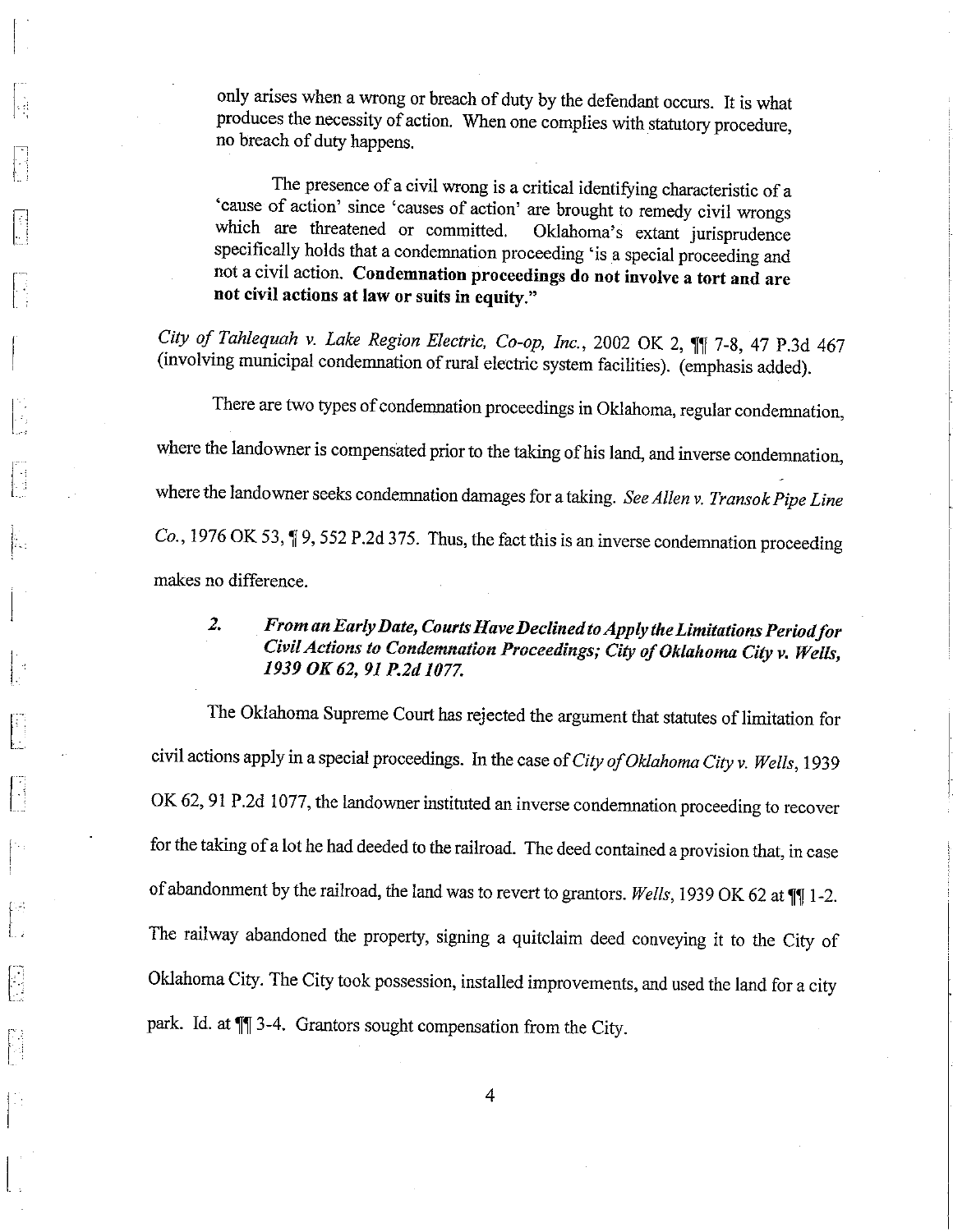The City argued that plaintiffs in actuality alleged a civil action for recovery of damages, which was barred by operation of the statute of limitations under "section 101 of the chapter on Limitations of Action, O.S. 1931, and particularly by subdivisions (3) and (6)," which provide 2-year and 5-years, respectively, " for trespass upon realty, or one for injury to the rights of another not arising upon contract and not otherwise enumerated." Wells, 1939 OK 62 at 11 20-21. The City pointed out plaintiffs had referred to the proceeding as an "action," "cause of action," and "action in condemnation," etc. Wells, 1939 OK 62 at 11 7,19, 20. The Wells Court indicated it did not matter what the parties called it, it was the nature rather than the form which determines the applicability of the statute of limitations. *Id.* at  $\P$  23. The Wells Court determined the landowners' claim was not barred by any statute of limitations, since the 15 years required [presumably for the City] to obtain title by prescription had not elapsed. Id. at  $\P$  51.

Just as in Wells, in this case private plaintiffs seek compensation for a governmental entity's exercise of power which resulted in a taking of their property. In granting partial summary judgment, the trial court erroneously found GRDA was entitled to assert the 2-year statute of limitations under 12 O.S.  $\S 95(3)$  as an affirmative defense in cases where it is undisputed that a constitutional taking occurred. The trial court should have recognized that plaintiffs seek just compensation for a taking and the limitation periods for civil causes of action do not apply.

#### The Nature of Plaintiffs' Claim is Clearly Set Forth in the Amended Petition.  $C_{\bullet}$

TF

Here, the sole basis for plaintiffs' theory of recovery is the Oklahoma Constitution, Article II, § 24. See First Amended Petition, filed April 18, 2002, R. 27-51. Plaintiffs instituted a special proceeding to obtain recovery for the taking of their property, and a taking was found.

5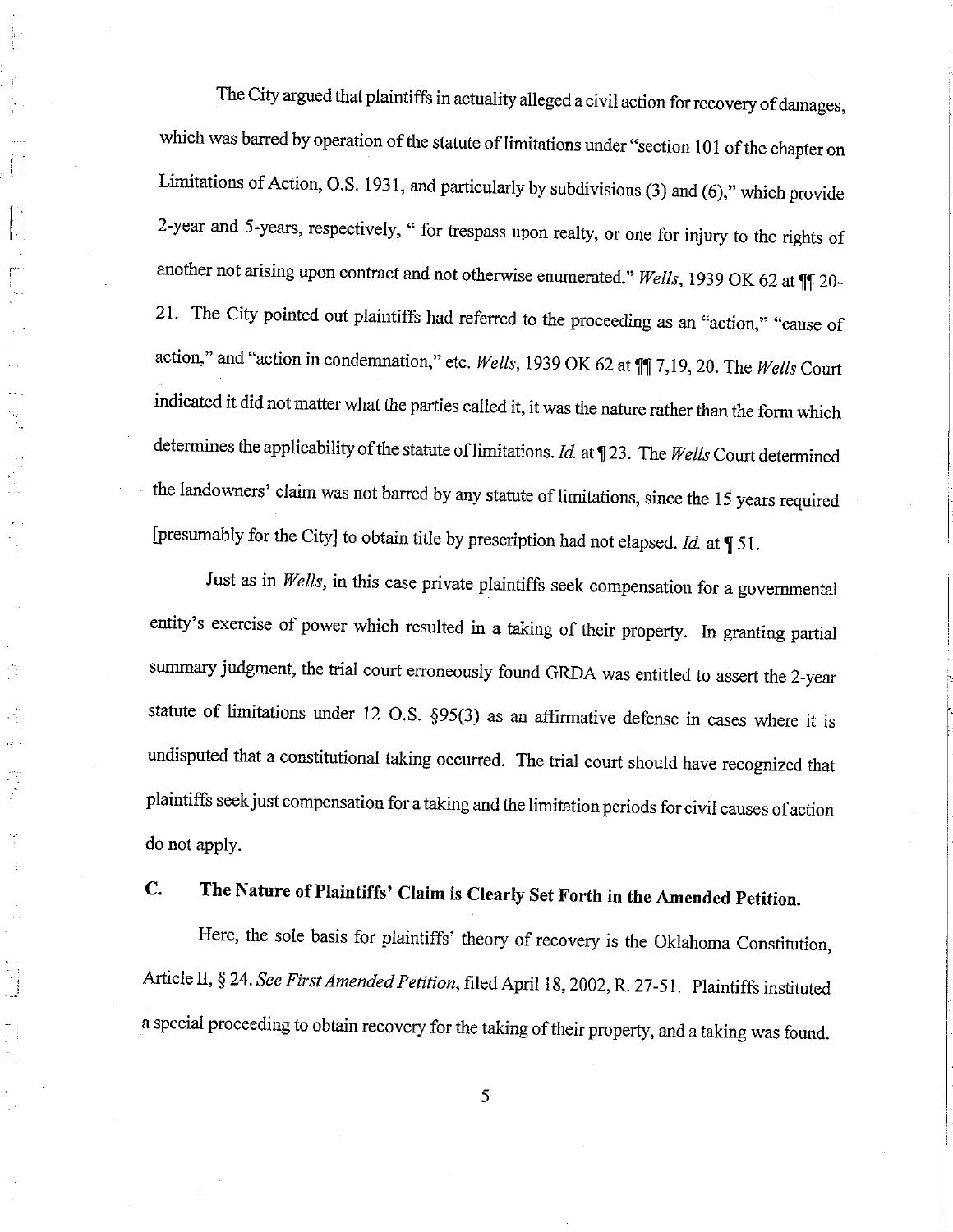As a result of the taking, plaintiffs were deprived of both real and personal property. There is only one singular theory, but GRDA contends it is entitled to assert the affirmative defense of the 2-year statute of limitations as to one particular category of damages.

I

J. I f.

I

 $\ddot{\phantom{a}}$ 

Ň,

A court's determination as to which statute of limitations governs in a particular instance is dependent upon the theory or theories of liability plaintiff will press at trial. See Resolution Trust Corp. v. Greer, 1995 OK 126,  $\P$  $\P$ 11-12, 911 P.2d 257. A court will "make a fair reading" of the allegations to decipher the nature of the plaintiff's claim(s). See Ashton Grove, L.C. v. City of Norman, 2009 U.S. Disr. LEXIS 64675, \*7, n. 4 (W. Disr. Okta., 2009). The term "claim" is defined as:

"a legal concept which has no separate existence in the natural order of things. It is what the makers of legal policy, the Legislature and the courts say it is. It exists to satisfy the needs of plaintiffs for a means of redress, of defendants for a conceptual context within which to defend an accusation, and of the courts for a framework within which to administer justice."

Miller v. Miller, 1998 OK 24, ¶ 23, 956 P.2d 887 (looking to plaintiff's Petition for theories of recovery).

The nature of plaintiffs' condemnation proceeding is not in dispute. In inverse condemnation proceedings, there is no justification for subjecting certain categories of damages differently, especially where GRDA does not dispute the factual findings of the trial court. (See Brief in Chief of Appellant Grand River Dam Authority, p. 11.)

Here, the trier of fact determined in Perry, Pryor and Shaw that the flooding in each instance was "so severe as to substantially interfere with the landowners' use and enjoyment of their property and their homes." (See [Shaw] R. 607-08, 124; [Perry] R. 617-25, 120; [Pryor] R. 626-27,  $\P$  15.) The question of whether a "taking" has occurred is a factual determination, and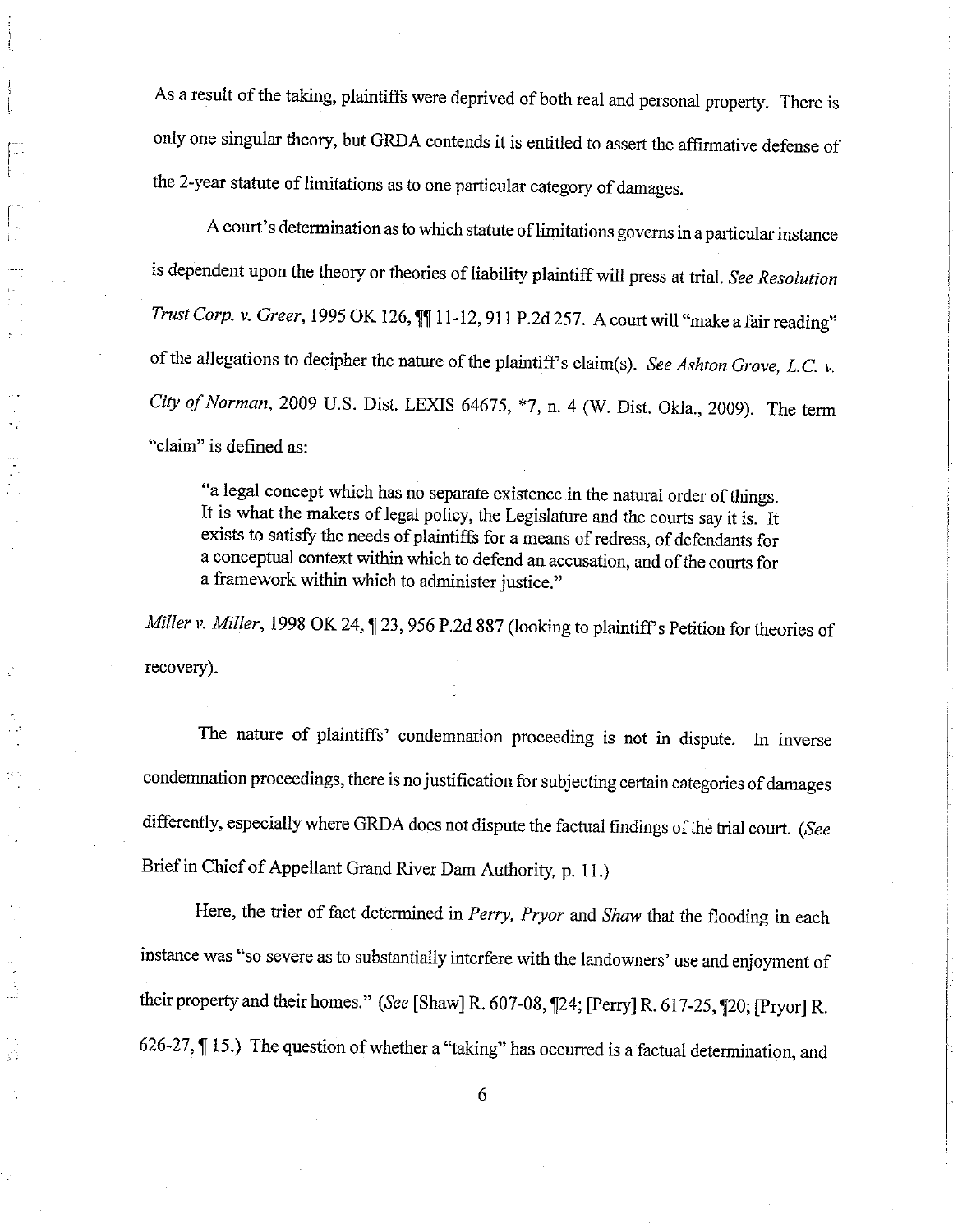GRDA does not challenge any of the trier of fact's factual determinations. Since the undisputed facts establish the flooding caused by Pensacola Dam was so severe as to constitute a substantial interference with plaintiffs' use and enjoyment of their property, plaintiffs are entitled to just compensation. Further, personal property taken by flooding must be viewed as an element ofthe total value of the landowner's award of just compensation.

## D. The 15-Year Time Period Applies to Property Taken by the Government.

I

T-

- 11

 $\begin{array}{c} \mathcal{L}_{\mathcal{L}_{\mathcal{L}}} \\ \mathcal{L}_{\mathcal{L}_{\mathcal{L}}} \end{array}$ 

GRDA relies heavily upon the Drabek v. City of Norman opinion as support for the proposition that the15-year limitation period for condemnation proceedings applies only to real property and the 2-year limitations period in 12 o.s. g 95(3) should be applicable to constitutional proceedings for taking or damaging of personal property (to go along with a 3-year limitation for constitutional damages to real property, and a -year limitation for tort damage under the Oklahoma Governmental Tort Claims Act). However, Drabek does not support GRDA's arguments.

## 1. Drabek v. City of Norman, 1996 OK 126, 946 P.2d 658.

Drabek v. City of Norman, 1996 OK 126, 946 P.2d 658, is not a case involving flooding. However, one of the issues the Oklahoma Supreme Court was called upon to decide whether the trial court erred in granting surnmary judgment to the city of Norman based upon the city's argument that the suit was merely one for damages and, if so, whether one of the limitation periods under 12 O.S. § 95 (2)(3) or (9) applied to bar Drabek's claim. Id. at  $\P\P$  1-3, 15.

In Drabek, the City of Norman constructed a water main in 1981 on property that had once been a right-of-way. The city took an easement from the Board of Regents who, as it turned out, did not actually own the property. Drabek, 1996 OK 126, at  $\P$  2. Mr. Drabek

 $\overline{7}$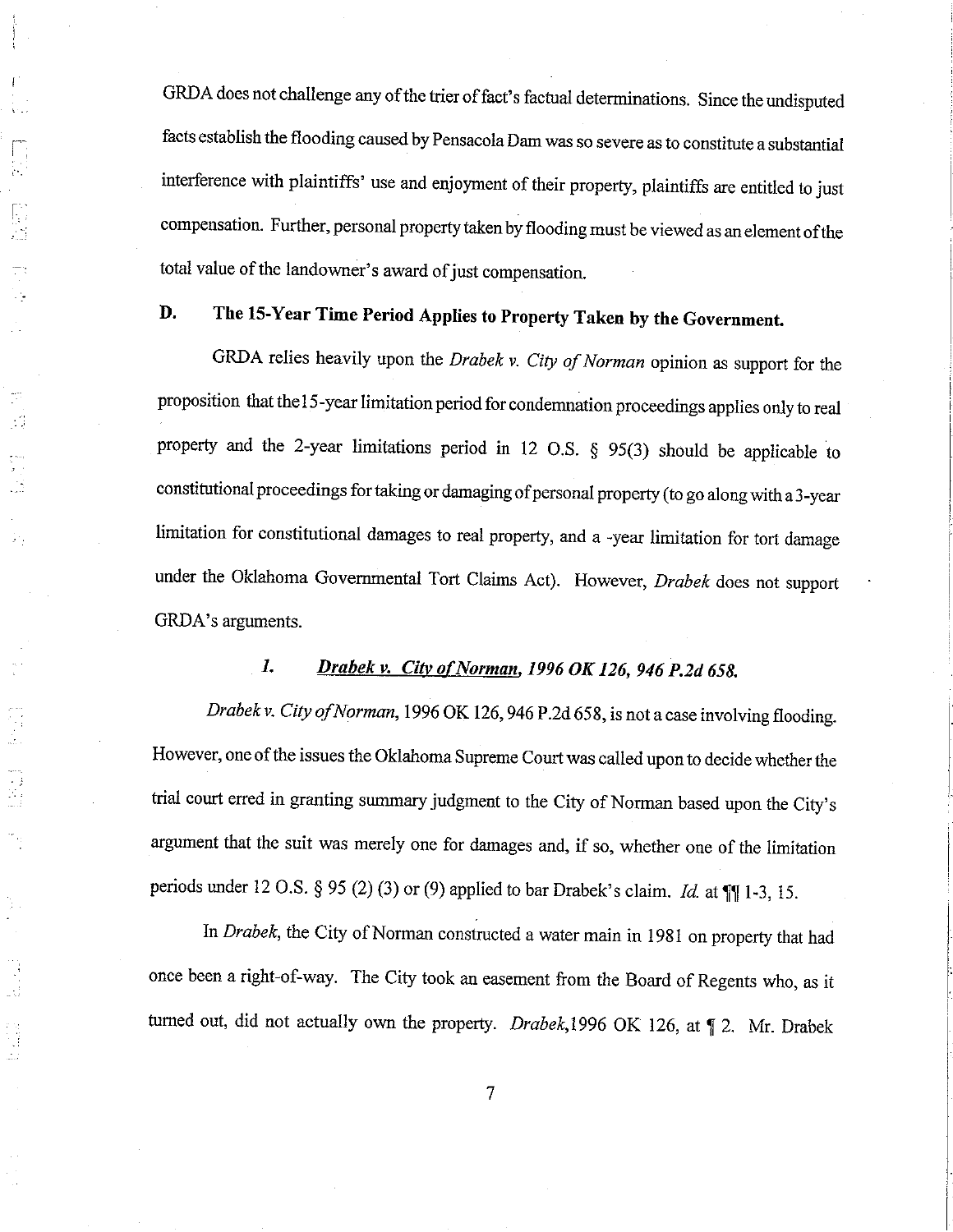purchased the property in 1983 from the rightful landowner. After obtaining a quit claim deed from the Board of Regents, Drabek filed an inverse condemnation action alleging the City's actions constituted an unauthorized taking for which he was entitled to recover not less than \$3.50 per sq. ft. in compensation. *Id.* at  $\parallel$  2. The City of Norman argued the statute of limitations had run because Drabek's suit was merely one for damages, and Drabek could not bring suit because he did not actually own the property in 1981. Id. at  $\P$  3. The trial court granted the City's motion summary judgment, but the Court of Civil Appeals reversed. The Oklahoma Supreme Court granted certiorari to resolve the issue of the appropriate statute of limitations to be applied in inverse condemnation actions. Id.

The Drabek Court discussed the early history of Oklahoma case law establishing the fifteen-year limitation period for an inverse condemnation proceeding, beginning with Oklahoma City v. Wells, 1939 OK 62, 91 P.2d 1077 (1939), where it was recognized that condemnation proceedings do not involve a tort, and are not strictly speaking civil actions or suits in equity, but rather special proceedings. Drabek, 1996 OK 126, at  $\P$  5-8. Next, the Drabek Court mentioned Allen v. Transok Pipe Line Co., 1976 OK 53, 552 P.2d 375, 379, where two kinds of condemnation proceedings were identified-regular condemnation and reverse condemnation. Id. at  $\P9$ .

ļ.

 $\frac{1}{2} \left( \frac{1}{2} \right)^2$ 

In addressing the "apparent conflict" regarding the appropriate statute of limitations in inverse condemnation actions, the Drabek Court observed the Court of Civil Appeals previously concluded that the l5-year prescriptive period applied where there has been a taking, citing Rummage v. State ex rel. Dept. of Transportation, 1993 OK CIV APP 39, 849 P.2d 1109, and Underwood v. State ex rel. Dept. of Transportation, 1993 OK CIV APP 40, 849 P.2d 1113. Id.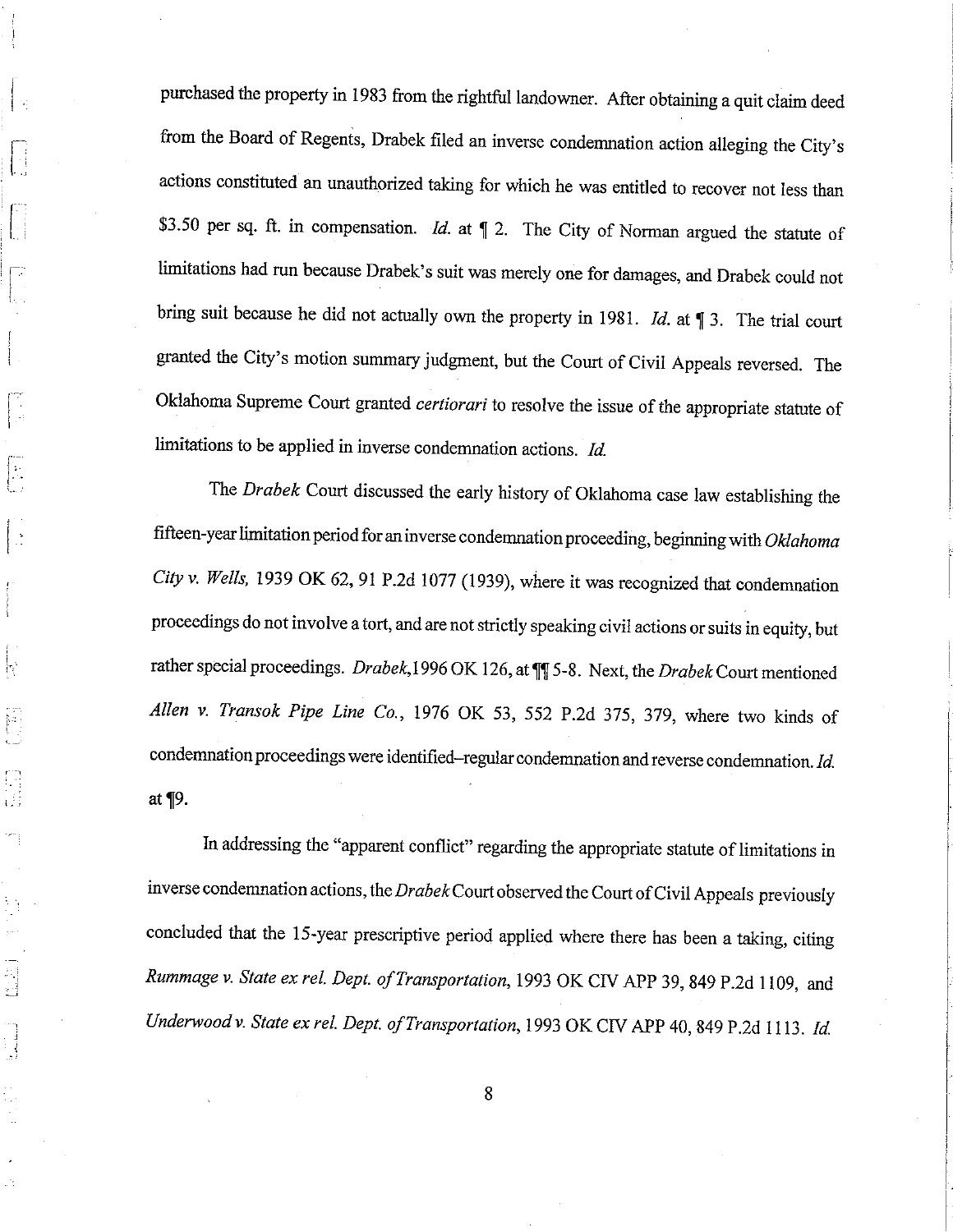÷,

)<br>Al

"In those cases the Court of Civil Appeals held that if the trier of fact determines that there has been a taking, even if it is the unintended and consequential result of a public improvement, the action is one properly in inverse condemnation and the applicable limitation period is fifteen years. To hold otherwise would . . . allow the taking entity to effectively gain title, or some property interest, short of the prescriptive period."

### Drabek, 1996 OK 126 at ¶ 10.

In Drabek, the Court concluded there was no conflict between its decision in City of Oklahoma City v. Daly, 1957 OK 209, 316 P.2d 129, and the decisions of the Court of Civil Appeals in regard to the appropriate statute of limitations to be applied. Drabek, 1996 OK 126 at  $\P$  11. It explained that, in *Daly*, the 3-year limitation period at 12 O.S. § 95(2) was applicable because there was not a taking and the action involved "only consequential damage to adjacent private buildings" due to the city's construction activities on another property. See id. at || 11. It further noted that the question of whether "injuries resulting from activities off the subject property" constitute a taking is a question of fact the trier of fact must decide. Id. at  $\P$ 12. If the facts show the governmental action is serious enough to constitute substantial interference with the use and enjoyment of property, it may constitute a taking. Id.

The Drabek opinion does not comment on any distinction between personal and/or real property. That issue was not before the Court. Instead, it held inverse condemnation was the proper remedy for the landowner to pursue under the circumstances presented and, therefore, Mr. Drabek's lawsuit had been properly filed within the 15-year limitation period.

 $2.$ The Drabek Opinion Approves of the Holding in Rummage v. State ex rel. Dept. of Transp., 1993 OK CIV APP 39, 849 P.2d 1109.

In Rummage v. State ex rel. Dept. of Transp., 1993 OK CIV APP 39, 849 P.2d 1109, the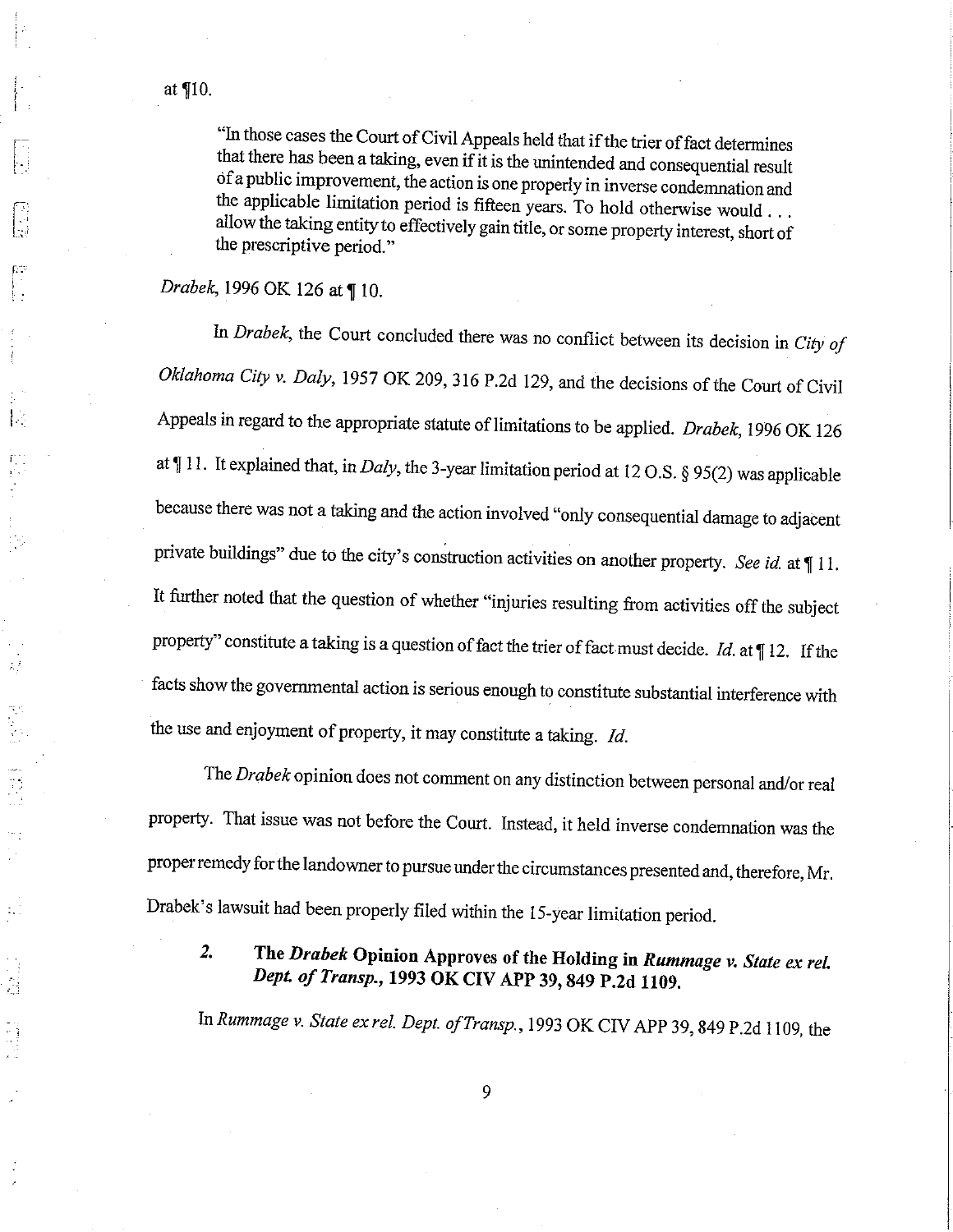Court of Civil Appeals considered a case very similar to the instant action. There, a culvert was replaced as part of a road improvement project which allegedly resulted in almost continual flooding to landowners' property. Rummage, 1993 OK CIV APP 39, 12. The landowners filed petitions alleging the continual flooding so substantially interfered with their use and enjoyment of their property as to constitute a taking by the Department of rransportation without just compensation, and indicating they were bringing special proceedings under Article II,  $\S$  24 of the Oklahoma Constitution. *Id* at  $\P$ 2-3.

I

l,

**li** 

 $\begin{bmatrix} 1 \\ 1 \end{bmatrix}$ 

t'

The Department filed a summary judgment motion, contending landowners' actions were barred by the running of the statutes of limitations. The Department argued, just as GRDA argues here, that the action was actually one for consequential tort damage to property, and the applicable statute of limitations period was three years as established in City of Oklahoma City v. Daly, 1957 OK 209, 316 P.2d 129, pursuant to 12 O.S. § 95. Id at  $\P$  5-6. The Court of Civil Appeals found the trial court erred procedurally in granting summary judgment because, as a matter of law, that landowners' actions were not barred by a two year or three year statute of limitations. Rummage,1993 OK CIV APP 39, 120.

Significantly, the Court observed that the fact question of a taking was most critical. Rummage, 1993 OK CIV APP 39,  $\P$  24. The Court stated: "If the trier of fact determines there is a taking, even if the taking is the consequential result of a public improvement, the action is one properly in inverse condemnation and the applicable limitation period is fifteen years." Id. at  $\P$  27. It further observed: "The trial court may not decide whether this action is barred by the statute of limitation until the issue of taking is resolved by the trier of facts...." Id. at  $\P$ 29.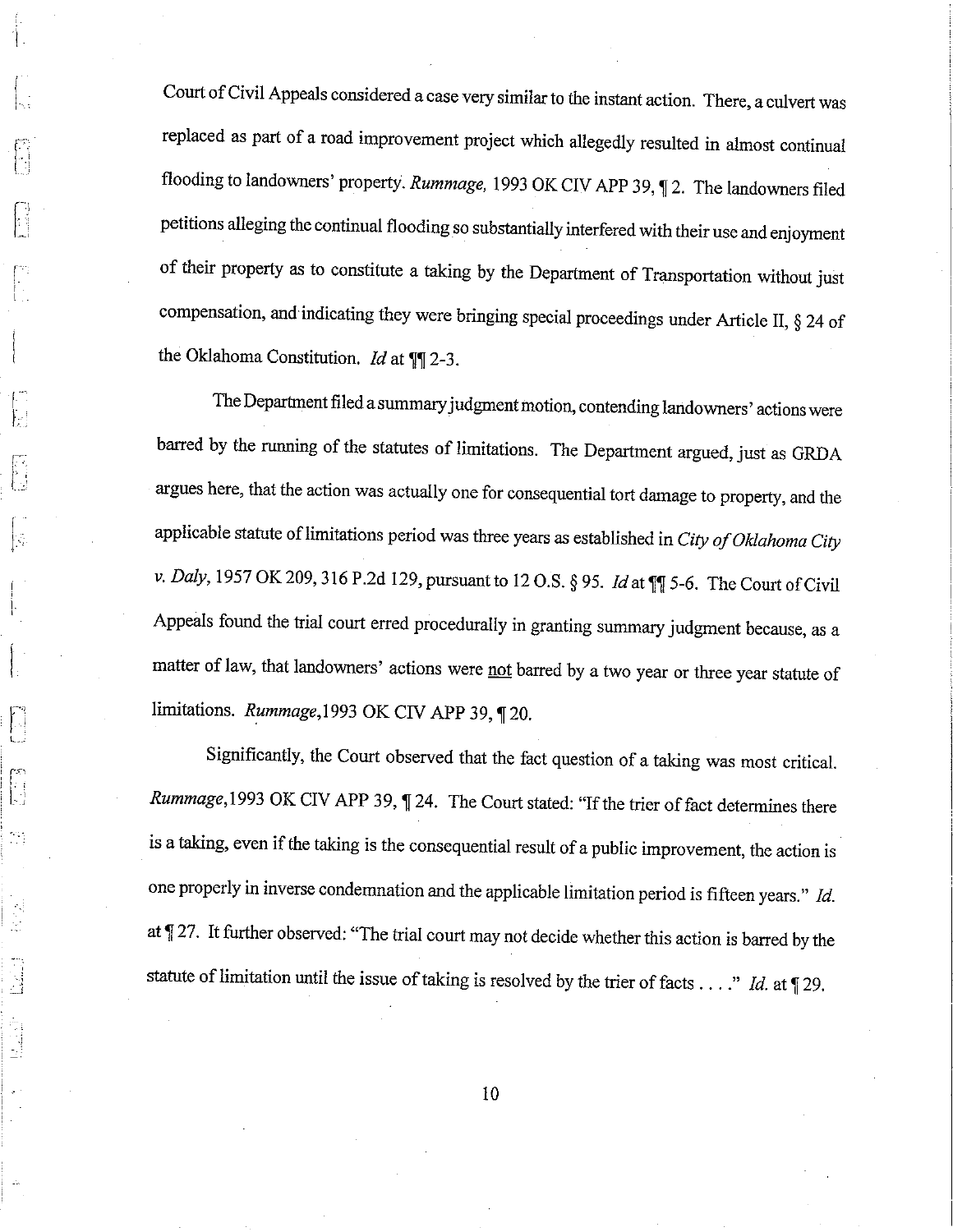## E. 12 O.S. § 95(3) Applies in Civil Actions Involving Breach of Duty; It Does Not Apply to Special Proceedings Pursuant to the Constitution, Particularly Where a "Taking" Has Been Found.

It is undisputed that the *Asbell* plaintiffs do not state a civil cause of action in their Amended Petition, but rather seek recovery pursuant to Art. II, \$ 24. GRDA argues the limitations period for a civil action for trespass, conversion, replevin, negligence or fraud should apply to a portion of the property loss plaintiffs sought to recover as a result of the taking. GRDA tries to balance its affirmative defense arguments upon the same slender reed other govemmental entities have used unsuccessfully, statute of limitations for civil actions, 12 o.s. §95. Asserting the legal defense of the statute of limitations for tort claims as an affirmative defense seems particularly egregious where there is an undisputed factual finding of substantial interference with plaintiffs' use and enjoyment of their property, i.e., a constitutional taking.

J.

GRDA maintains 12 O.S.  $\S$  95(3) is the applicable statute of limitations for *personal* property in a constitutional cause of action for a taking. The statute, 12 O.S. §95, expressly states it sets forth the periods of limitation to bring "[c]ivil actions other than for the recovery of real property." The plain language of 12 O.S.  $\S$  95(3) indicates it does not apply to inverse condemnation, which is a special constitutional proceeding, not a civil action. Moreover, case law reflects that the statute applies to civil actions such as trespass, conversion, replevin, negligence and fraud, rather than a constitutional taking.

For example, in Wilson v. Webb, 2009 OK 56,  $\P$  4, 212 P.3d 731, the Court specifically cited  $\S 95(3)$  and determined "the petition was filed beyond the two year statute of limitations for conversion claims found at 12 O.S. Supp. 2008 §95(3)." (Emphasis added.) In Moneypenney v. Dawson, 2006 OK 53, 141 P.3d 549, the Court determined the affirmative defense of the two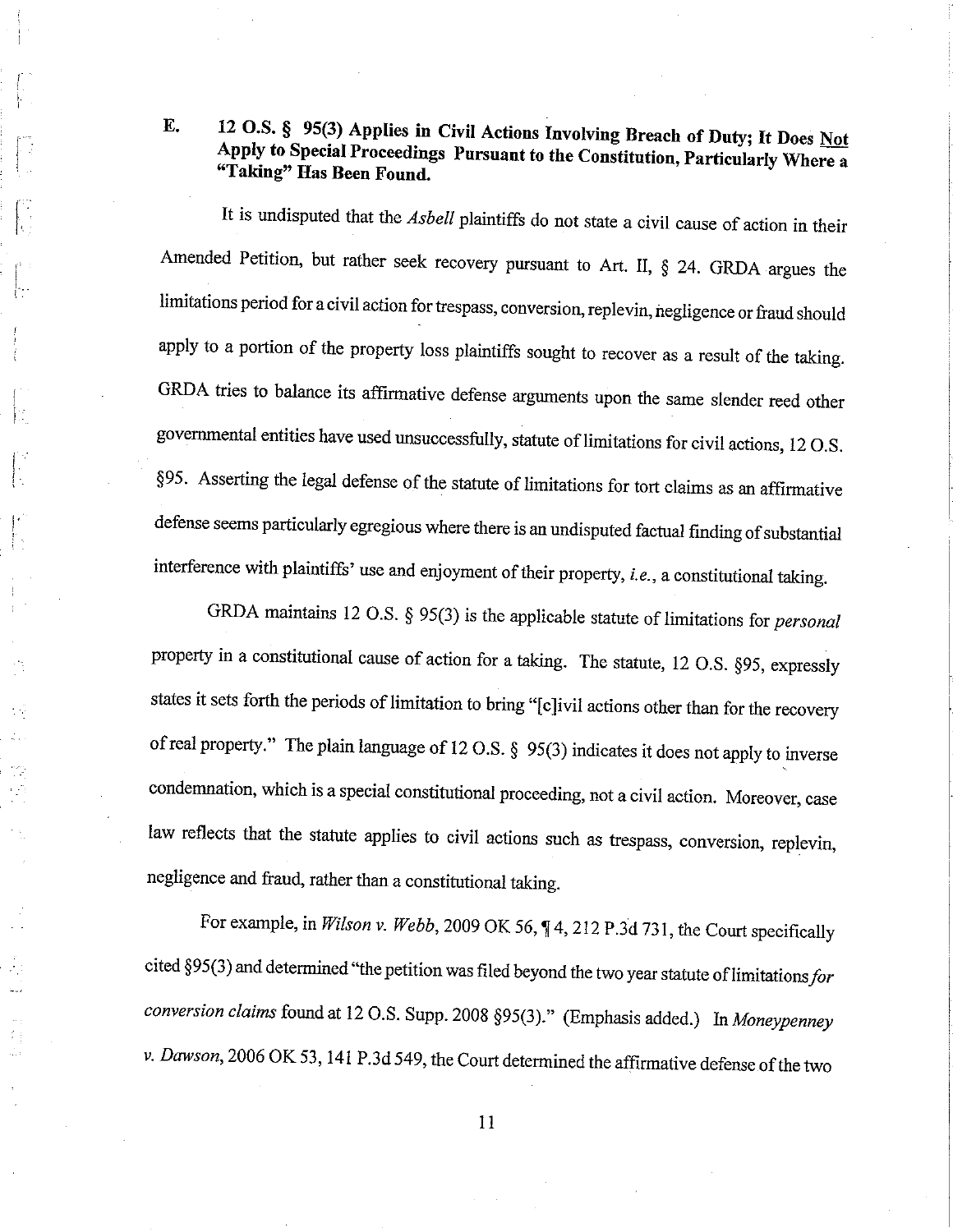year statute of limitations under  $\S 95(3)$  applied in a tort action between neighbors. There was no government actor, nor was there an allegation of a constitutional taking. Further, the Oklahoma Supreme Court expressly stated in Drabek v. City of Norman: "Subsection 95(3) provides for a two-year statute of limitations on an action for trespass upon real property." Drabek, 1996 OK 126, 15, 946 P.2d 658. See also, Ranier v. Stuart and Freida, 1994 OK CIV APP 155, ¶4, 887 P.2d 339 (determination of limitations period for legal malpractice based on underlying cause of action for tort, which is govemed by the 2-year statute of limitations in §95[3]); Kimberly v. DeWitt, 1980 OK CIV APP 2,  $\P$ 11, 606 P.2d 612 (finding survival action for pain and suffering of decedent barred by 1-year statute of limitations because the cause of action arose from assault and battery). These cases illustrate that 12 O.S.  $\S$  95(3) applies only in civil actions, not in special proceedings.

I t-.

L

I' I I

f' l

l

I I

l-. t'

I

Under GRDA's argument, flooded landowners would be foreclosed from bringing a constitutional claim for any taking of personal property, and would be required to file a civil action within two years in order to obtain recovery. Further if, as GRDA maintains, the 15-year statute of limitations is for real property only, inverse condemnation actions for the taking of intangible property interests would be excluded under the 1s-year statute of limitations.

According to this Court's own opinions, that is not the case. Inverse condemnation suits can involve intangible property interests. For example, in Material Services Corp. v. Rogers County Commissioners, 2006 OK CIV APP 52, 136 P.3d 1063, the Court of Civil Appeals affirmed the jury's verdict awarding compensation to Material services corporation for the temporary taking of MSC's lease to mine limestone on property within the County. Id. at  $\P$  2. The county was held liable for a temporary regulatory taking of MSC's leasehold mining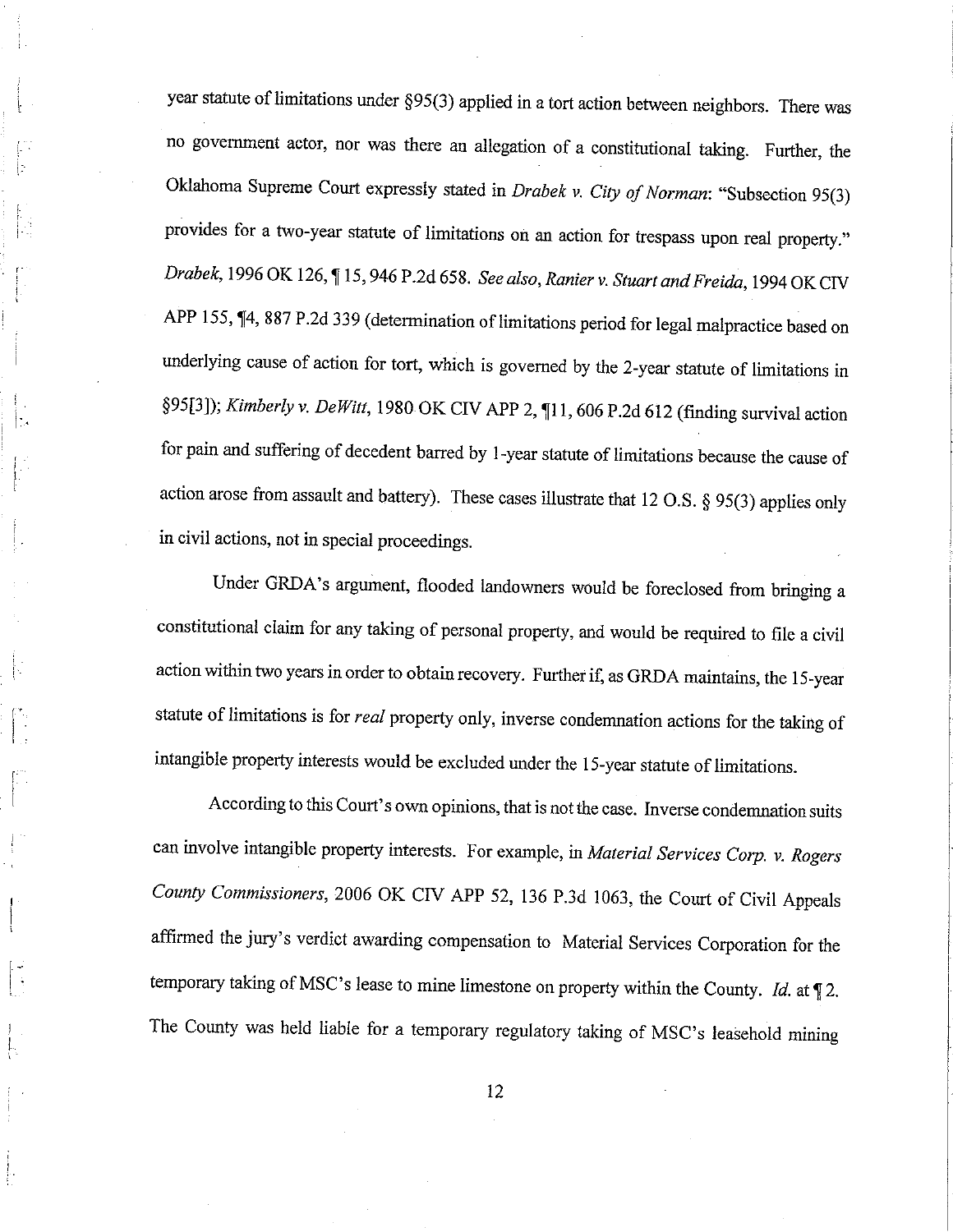interest. See Material Services Corp., 2006 OK CIV APP 52 (inverse condemnation) (discussed in further detail below.)

#### "Private Property" Includes Not Only Real Estate, but Also Easements, Personal F. Property, and Every Valuable Interest Which Can Be Enjoyed and Recognized as Property.

"Private property" includes "every valuable interest which can be enjoyed and recognized as property. The Material Services Corp. v. Rogers County Commissioners, 2006 OK CIV APP 52, 136 P.3d 1063, opinion disposes of GRDA's argument to the contrary.

In Material Services Corp., MSC entered a lease to mine limestone on property and applied for a permit from the Department of Mines.  $Id$ . at  $\P$  1-2. MSC brought an inverse condemnation proceeding alleging the county tried to prevent any mining by first attempting to annex the property, then by informing the Department of Mines that mining on the property was restricted by zoning. *Id.* at  $\P$  $\parallel$  1-2. The jury entered a verdict in favor of MSC finding the county liable for *temporarily taking* plaintiff MSC's lease to mine limestone.

The County contended, based on Oklahoma City v. Daly, 1957 OK 209, 316 P.2d 129, that the 3 year limitations period in 12 O.S.  $\S 95(2)$  provided it an affirmative defense barring MSC's inverse condemnation claim. Id. at ¶6. The Court of Civil Appeals characterized Daly as a case involving "consequential damages to a neighboring building caused by vibrations of machinery used in installing a sewer."  $Id$  at  $\P6$ , n. 1. The Court found the County failed to raise the limitations issue in its motion to dismiss, effectively waiving it; furthermore, "the limitations period was 15 years because the jury ultimately found a taking had occurred." Material Services Corp., 2006 OK CIV APP 52, at ¶7.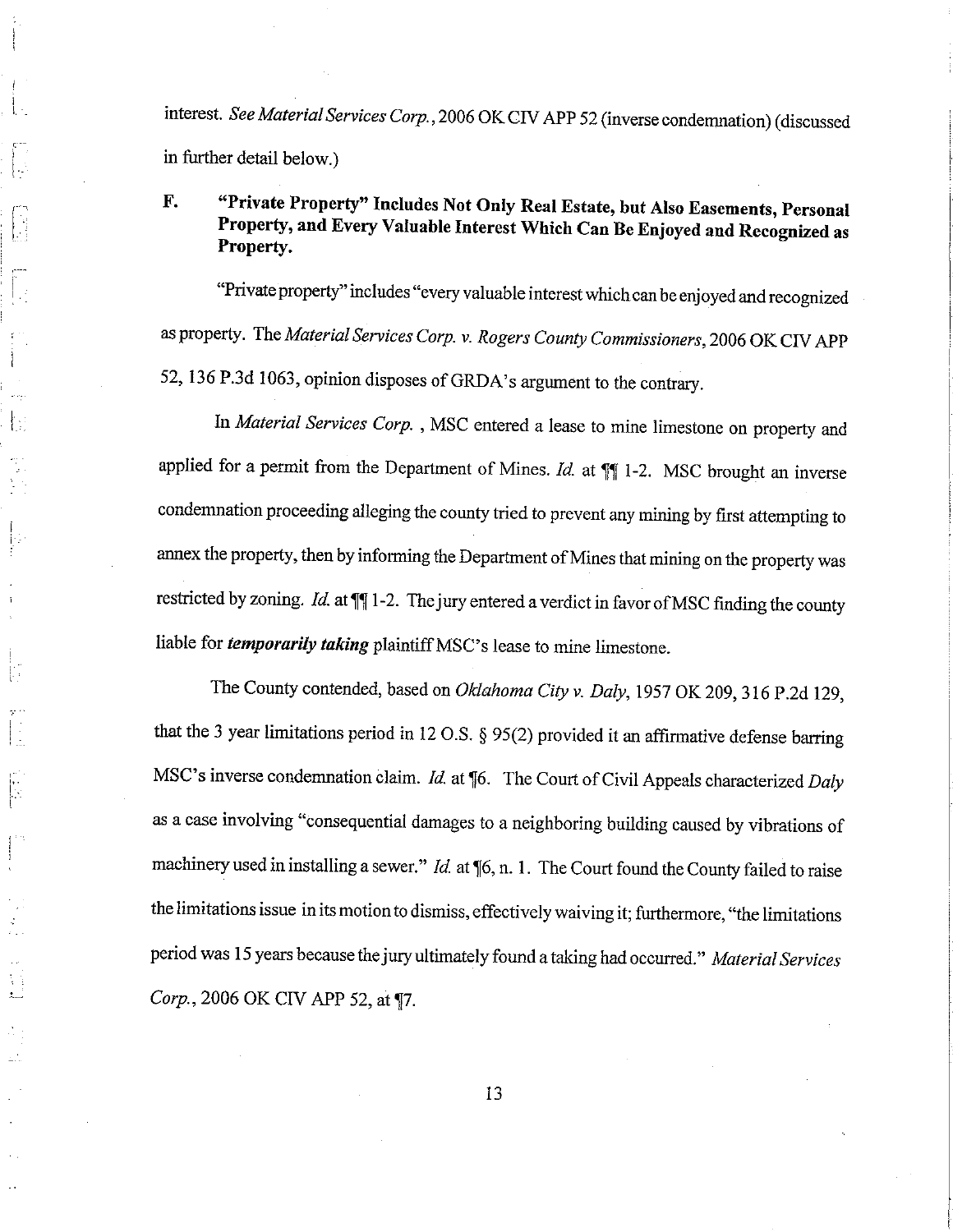## G. The Net Effect of Applying 12 O.S. § 95(3) is to Collapse the 15-Year Limitations Period to 2 Years.

Plaintiffs suffered losses to both their real and personal property adn were out of their homes for months. To hold that plaintiffs cannot recover just compensation for personal property because the 2-year statute of limitations applies to personalty, while allowing their constitutional claims for real property to proceed under a 15 year statute of limitations, is not a construction of Article II, \$24 that favors the landowners.

Under this interpretation, a landowner wishing to be made whole from a taking of his real property, in a situation where both real and personal property are damaged must sue within <sup>2</sup> years. Since a landowner may bring only one action for claims arising from the same flood event this will, in effect, collapse the 15 year statute of limitations period to a 2-year period where any personal property has been taken.<sup>5</sup>

<sup>A</sup>property owner cannot bring an inverse condemnation action for personal property and then bring another inverse condemnation action for the same flood event 13 years later, so a landowner wishing to be made whole following a taking of his real property in a situation where personal property is also substantially impacted must bring suit within 2 years. In cases of fecurrent flooding, the cause of the flooding is often difficult to establish, and the 2-year tort statute of limitations could well expire before an injured party is able to establish the cause of the taking.

5

To illustrate the practical effect of the District Court's ruling, for example, a landowner would have 15 years to bring a constitutional claim for the taking of her kitchen cabinets, but only 2 years for the taking of the refrigerator standing next to those cabinets. similarly, íf <sup>a</sup> landowner's garage is destroyed by flooding for public use, she has 15 years to bring suit for the taking of the garage but only 2 years to bring suit for the taking of her car.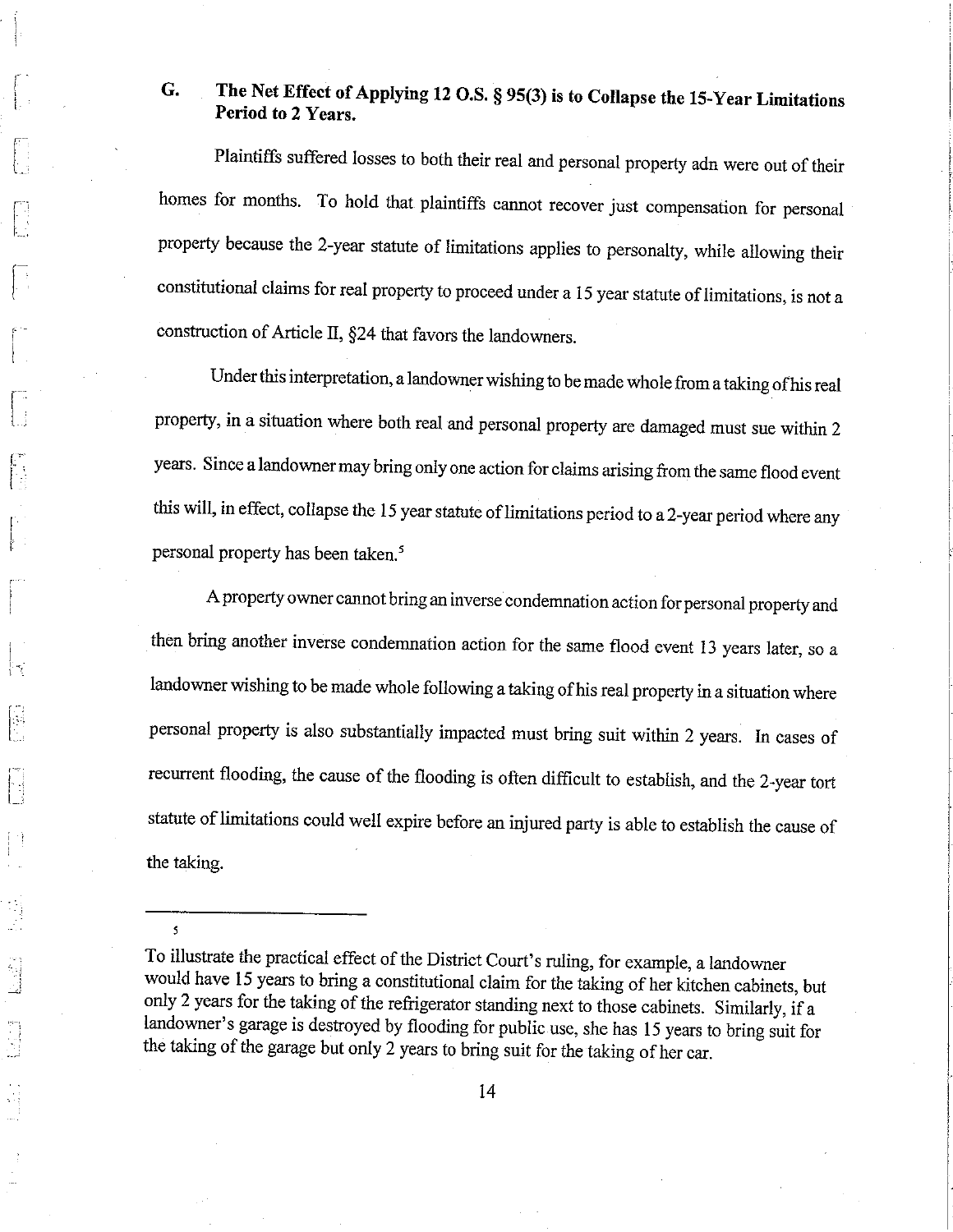#### III. CONCLUSION

1, I.

t.-

f.I. :.

i

The undisputed facts establish that the flooding sufficiently interfered with plaintiffs' use and enjoyment of their property, and Article II, §24 of the Oklahoma Constitution requires in such instances that the landowner be fully compensated for damages. See Williams v. Natural Gas Co., 1997 OK 72, 123, n.23, 952 P. 2d 483. There is an old adage to the effect that men and nations behave wisely once they have exhausted all other alternatives. The particular alternative chosen by the trial court should not be allowed to stand, as it will result in prejudice not only to these plaintiffs but also to other landowners facing the same situation.

The idea of awarding damages in a condemnation proceeding is to make the injured party whole. To achieve that end, this Court should hold the 15-year statutory limitation period for special proceedings applies to all private property taken in the floods, including plaintiffs' personalty. Plaintiffs request this court to affrrm the underlying judgments in all respects, except for the trial court's appiication of 12 o.s. \$ 95(3) to plaintiffs' personal propertv.

This Court should reverse and direct the trial court that ruling on remand to apply the 15year statute of limitations to all of Plaintiffs' private property, and with directions on remand that just compensation must be awarded for the taking ofPlaintiffs' personal property consistent with the amounts already established by the trial court.

Respectfully submitted,

astal

N. Larry Bork - KS #11810<br>Mary E. Christopher - KS #20253 GOODELL, STRATTON EDMONDS & PALMER, L.L.P. 515 S. Kansas Avenue Topeka, KS 66603

15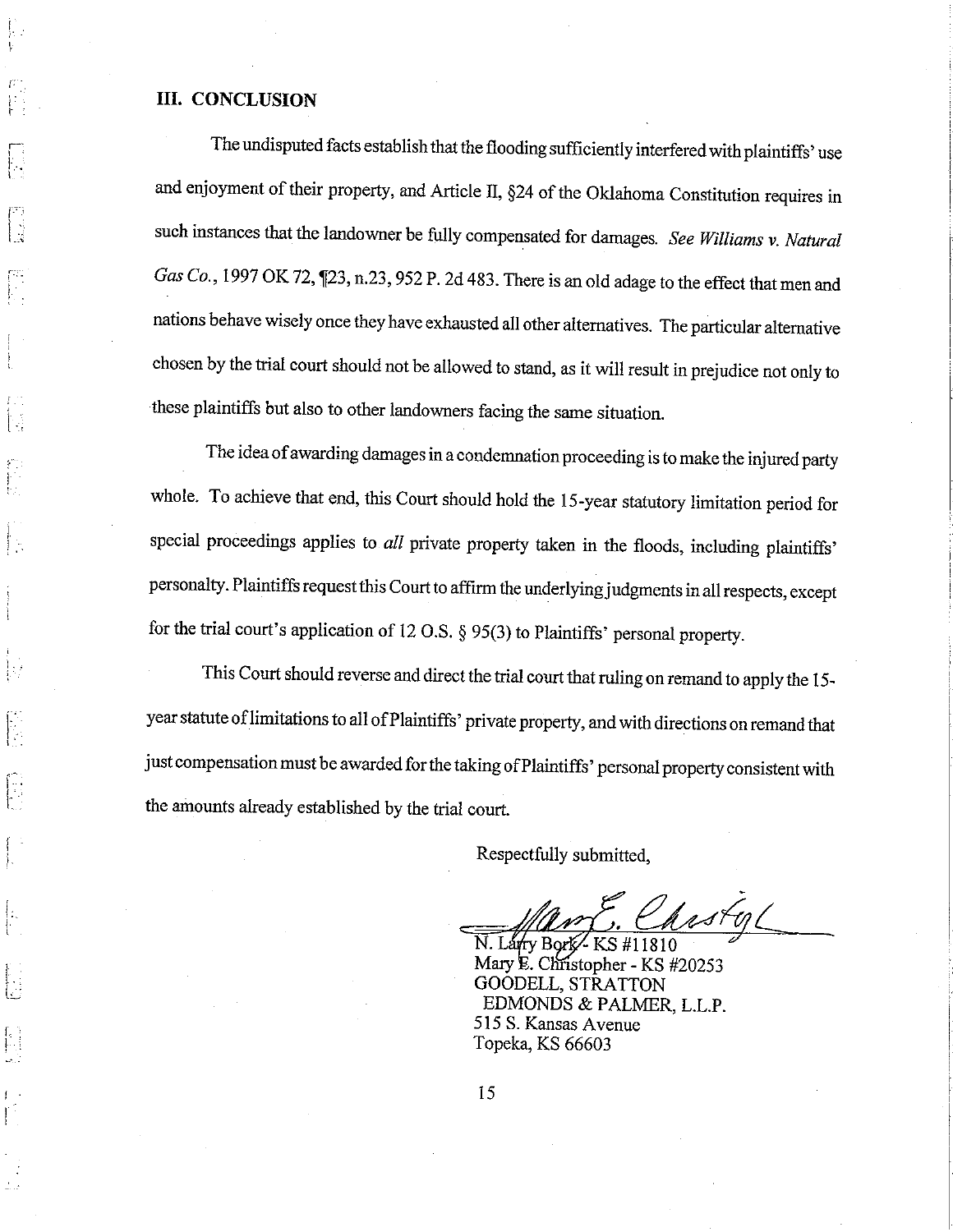785/233-0593 785/233/8870 facsimile

and

Scott R. Rowland (OBA #11498) Renee DeMoss - (OBA#10779) **GABLE, GOTWALS** 1100 ONEOK Plaza 100 West Fifth Street Tulsa, Oklahoma 74103-4217 918/595-4800 918/595/4990 facsimile ATTORNEYS FOR PLAINTIFFS

### **CERTIFICATE OF MAILING TO PARTIES**

I hereby certify that a true and correct copy of the was mailed this 29<sup>th</sup> day of May, 2012 by U.S. Mail, postage prepaid and e-mailed to:

Joseph Farris - OBA #2835 Belinda Aguilar, OBA #20448 Millicent L. Hughes, OBA #21228 FELDMAN, FRANDEN, WOODARD **FARRIS & BOUDREAUX** 2 West 2nd Street, Suite 900 Tulsa, OK 74103 918/583-7129 918/5843814 facsimile jfarris@tulsalawyer.com **Attorneys for Defendant** 

Phil Richards - OBA #10457 Whitney Mauldin - OBA #22228 Randy Lewin - OBA #16518 RICHARDS & CONNOR, PLLP 12th Floor - ParkCentre Bldg. 525 South Main Street Tulsa, OK 74103 918/585-2394 918/585-1449 facsimile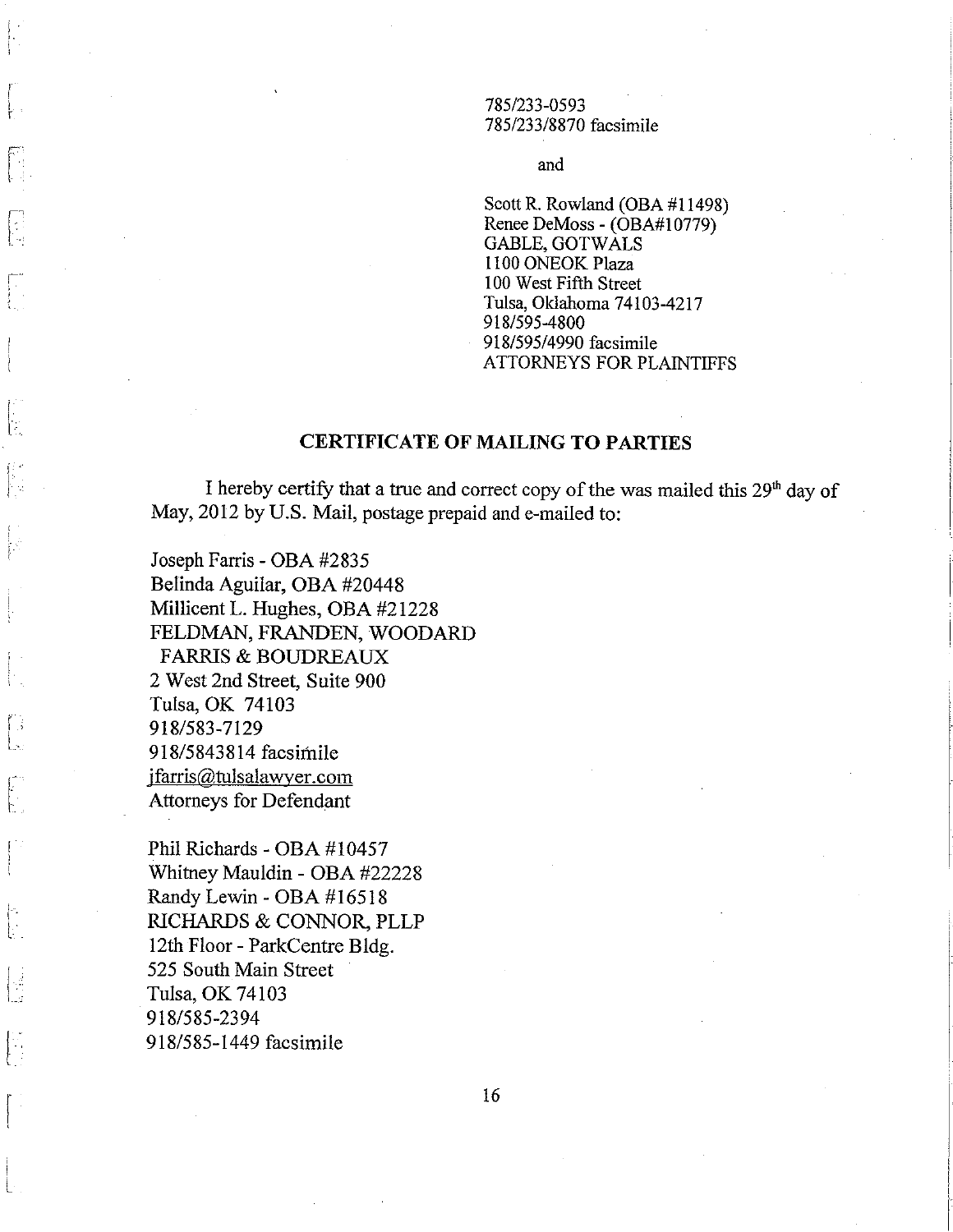prichards@richardsconnor.com wmauldin@richardsconnor.com Rlewin@richardsconnor.com Attorneys for Defendant

Ms. Beverly Stepp Clerk - Ottawa County 300 Courthouse 102 E. Central Avenue Miami, OK 74354 (3 copies)

t.

∤.

JS.

ħ.

b

ĺτ.

 $\begin{bmatrix} 1 \\ 1 \end{bmatrix}$ 

Man E. Chistop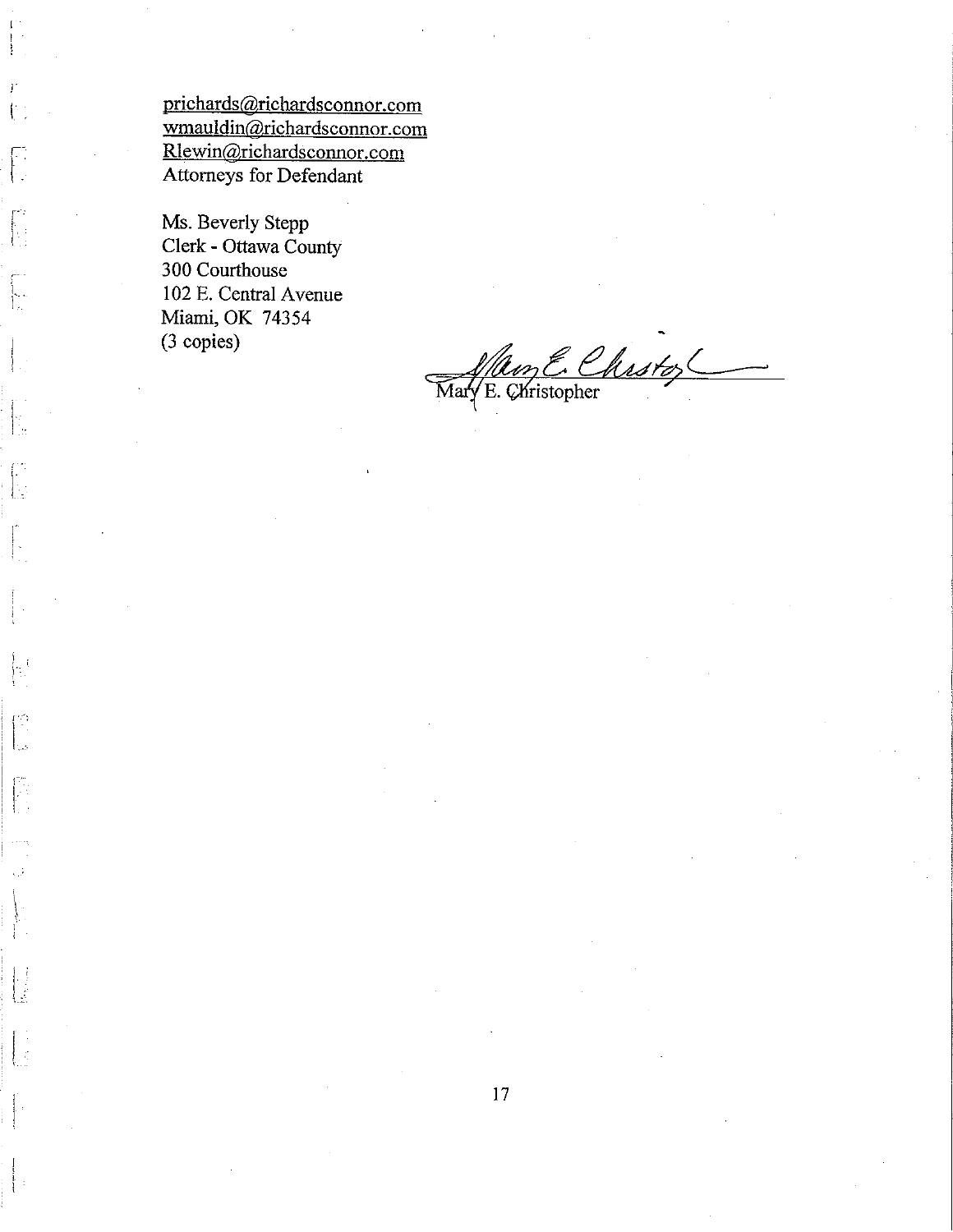# EXHIBIT "A"

 $\begin{bmatrix} 1 \\ 1 \\ 2 \end{bmatrix}$ 

 $\begin{bmatrix} 1 & 1 \\ 1 & 1 \\ 1 & 1 \end{bmatrix}$ 

 $\begin{bmatrix} 1 & 0 & 0 \\ 0 & 0 & 0 \\ 0 & 0 & 0 \end{bmatrix}$ 

j.

 $\begin{bmatrix} 1 \\ 1 \\ 1 \\ 2 \end{bmatrix}$ 

 $\begin{bmatrix} 1 & 1 \\ 1 & 1 \\ 1 & 1 \end{bmatrix}$ 

 $\left\lfloor \frac{1}{2} \right\rfloor$ 

 $\begin{bmatrix} 1 & 1 \\ 1 & 1 \\ 1 & 1 \end{bmatrix}$ 

 $\begin{bmatrix} 1 & 1 \\ 1 & 1 \\ 1 & 1 \end{bmatrix}$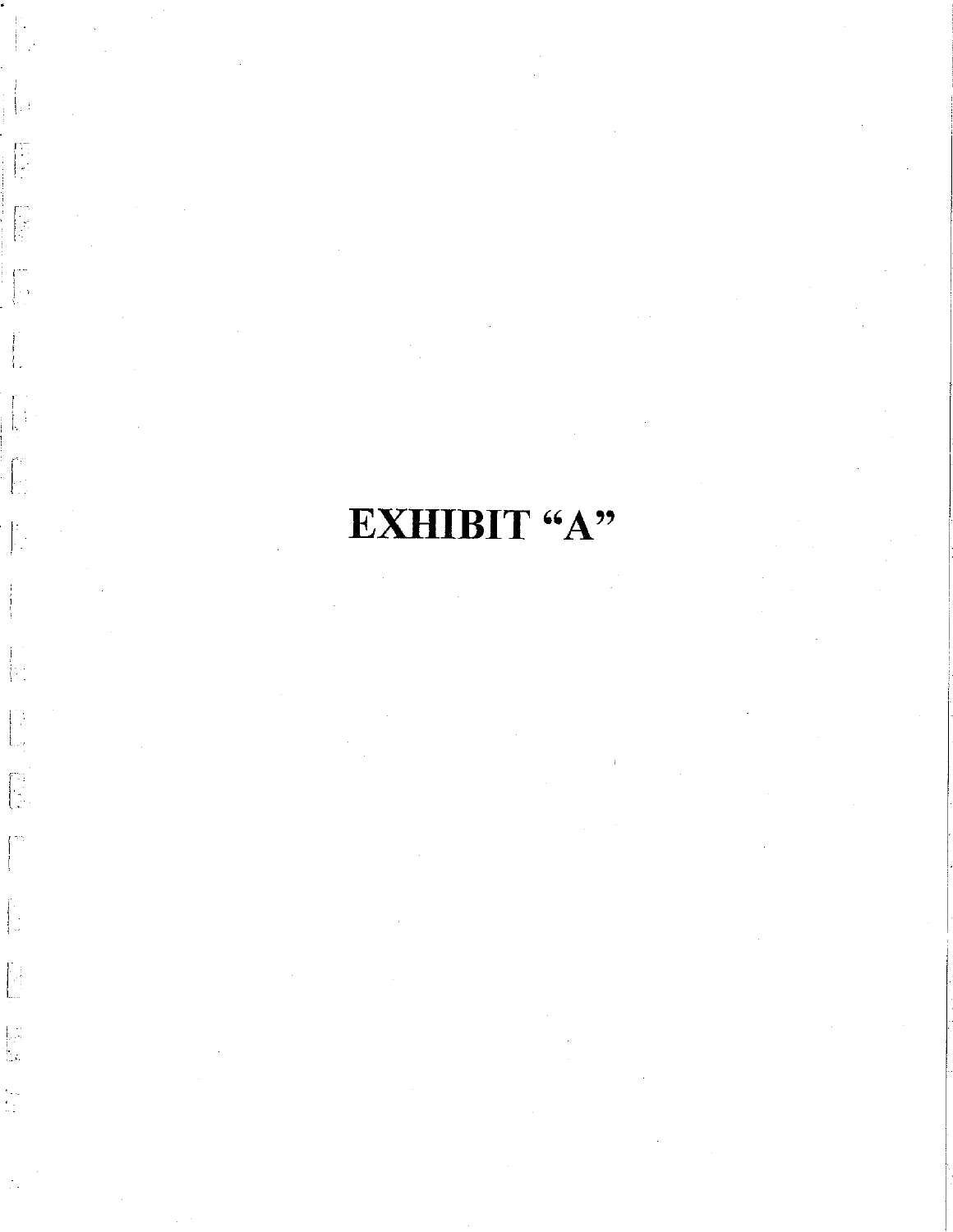$019643$ 

# FLOOD LEVEL AND DURATION **DETERMINATION NEOSHO RIVER BELOW COMMERCE GAGE**

 $\sim 1$ 

 $^{\prime}$  }

Referee Report

by

Forrest M. Holly Jr., PhD, PE (Iowa)

IIHR Limited Distribution Report No. 292

for

Dalrymple, et. al vs. Grand River Dam, Case CJ 94-444 District Court of Ottawa County 102 East Central Avenue Miami OK 74354



Iowa Institute of Hydraulic Research College of Engineering The University of Iowa Iowa City, Iowa 52242

April 2001

(319) 335 5663<br>foot - holly @ view.edu<br>fm flolly@earthlock.net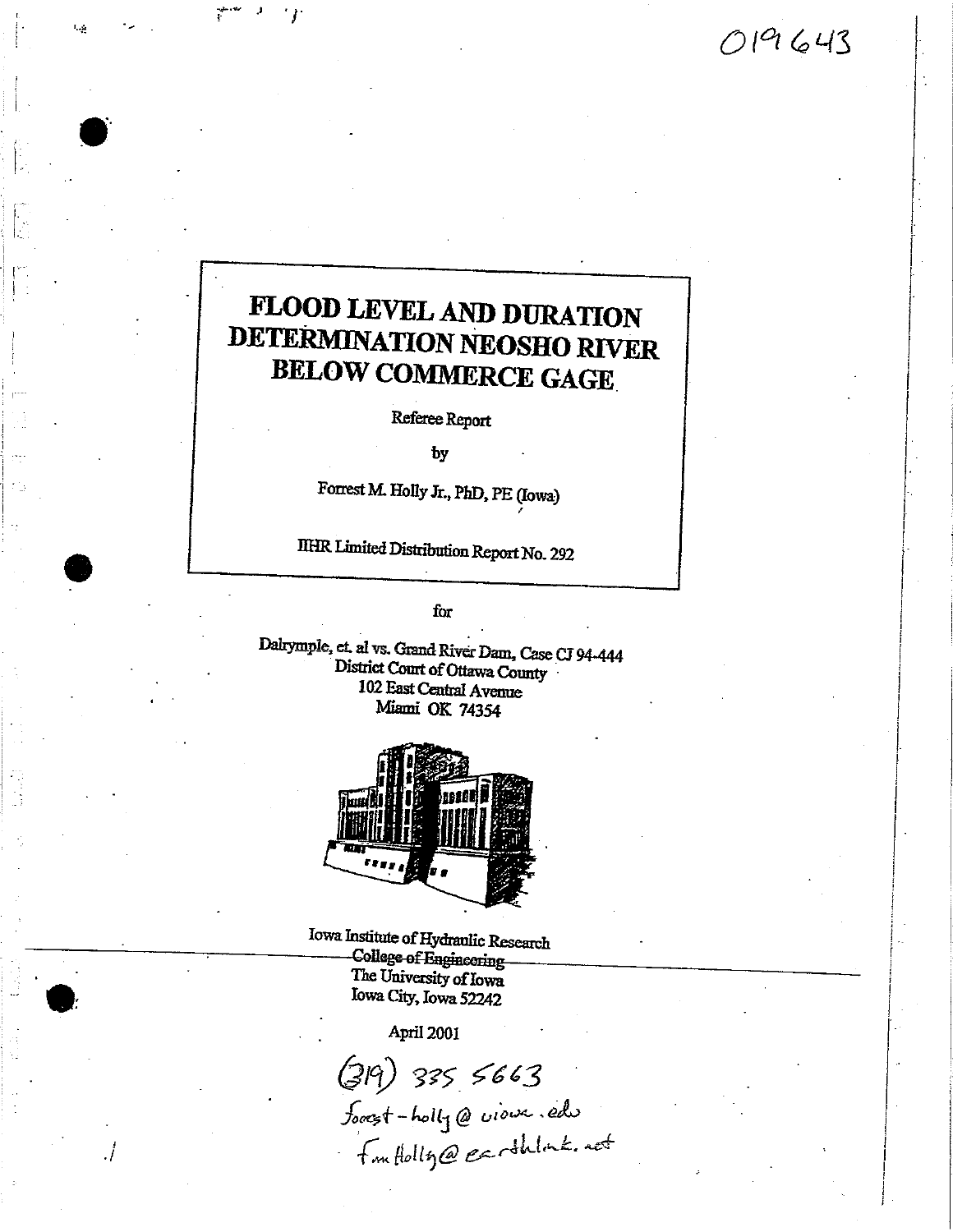## Introduction and Background

In an earlier report to the Court dated 15 February 1999 the Referee, based on review of evidence, testimony presented in the trial, and his own analyses, agreed with the Plaintiff's claim that the existence and operation of Pensacola Dam caused an increase in the duration and magnitude of above-easement flooding in the vicinity of Miami Oklahoma for all but one of the fourteen floods that were the subject of the litigation. This determination was in response to a specific charge to determine whether or not the Pensacola Dam and its operation had an effect on flooding.

In the subsequent phase of the litigation, the Plaintiffs and Defense need to be able to quantify the magnitude and duration of the flooding, with and without the dam, on the specific properties that are represented by the Plaintiffs. This determination requires a level of detail in computer-based flood simulations, and a spatial and temporal resolution of the simulation results, that in turn require a computer modeling and analysis effort that goes beyond what was necessary for the first phase of the litigation.

Accordingly, the Plaintiffs and Defense approached the Referee asking for this additional effort. This report summarizes the computer-based simulations and results, and provides the results for use by the parties to the litigation.

#### $\Pi$ . River Basin Model Construction

The river basin model used for this determination is based on the fully dynamic unsteady flow equations in the river channel, and on non-inertial unsteady flow on the flood plains in areas of strong channel sinuosity, in particular upstream of the City of Miami. The C1/C2 software, written by the referee in the late 70's and in continuous industrial use by him and others since then, solves the de St. Venant equations for unsteady flow on a grid of cross sections in the river that correspond closely to the same sections used by the Plaintiffs and the Defense for their HEC-2 steady flow modelling; and by the Referee in his post-trial unsteady flow analysis. The C1/C2 software was developed in close collaboration with Dr. Alexandre Preissmann, and uses the same

L